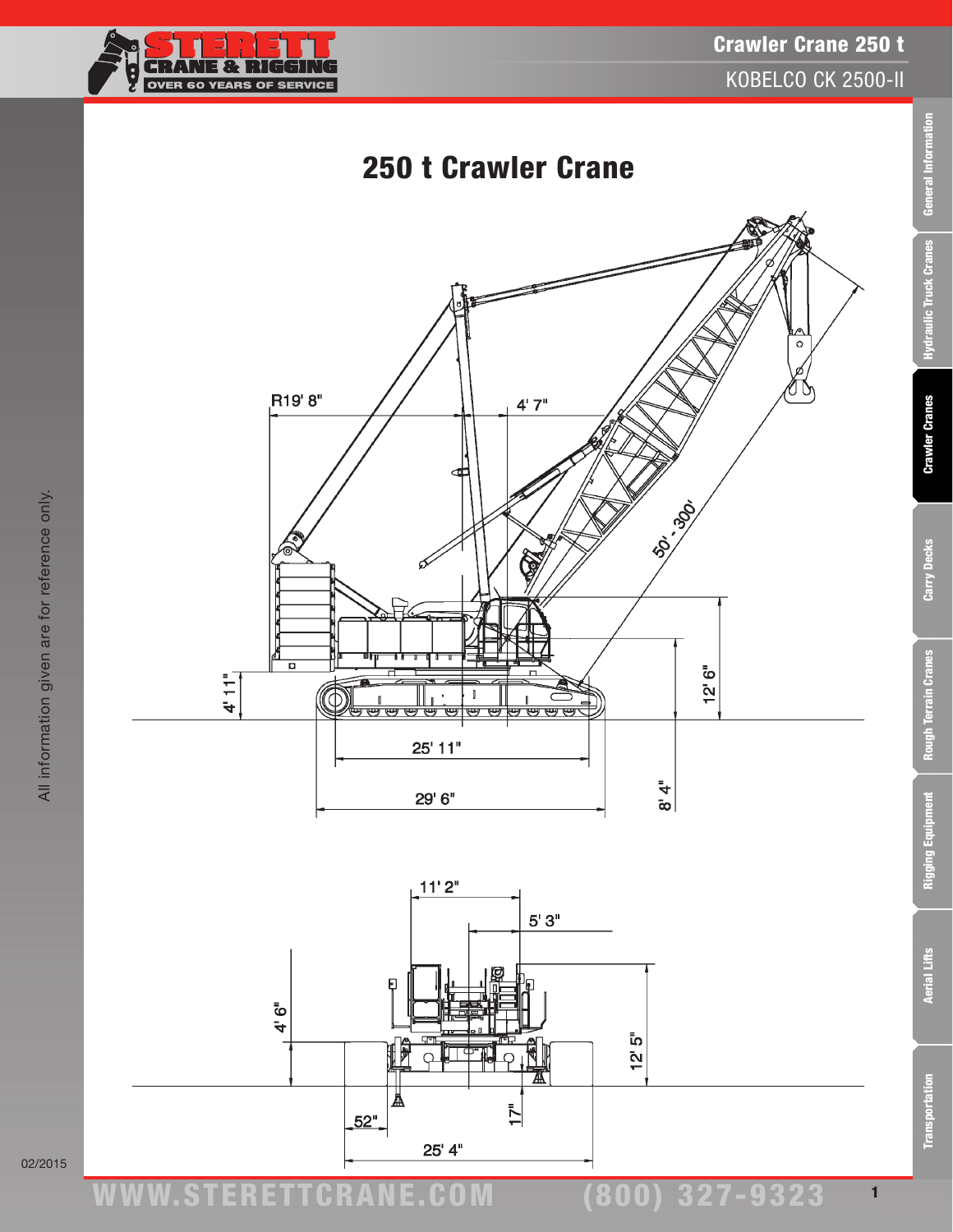

Transportation Aerial Lifts Rigging Equipment Rough Terrain Cranes Carry Decks Crawler Cranes Hydraulic Truck Cranes General Information Informat **Fal** Ē **Cranes** 

Hydraulic Truck

portation

Ē

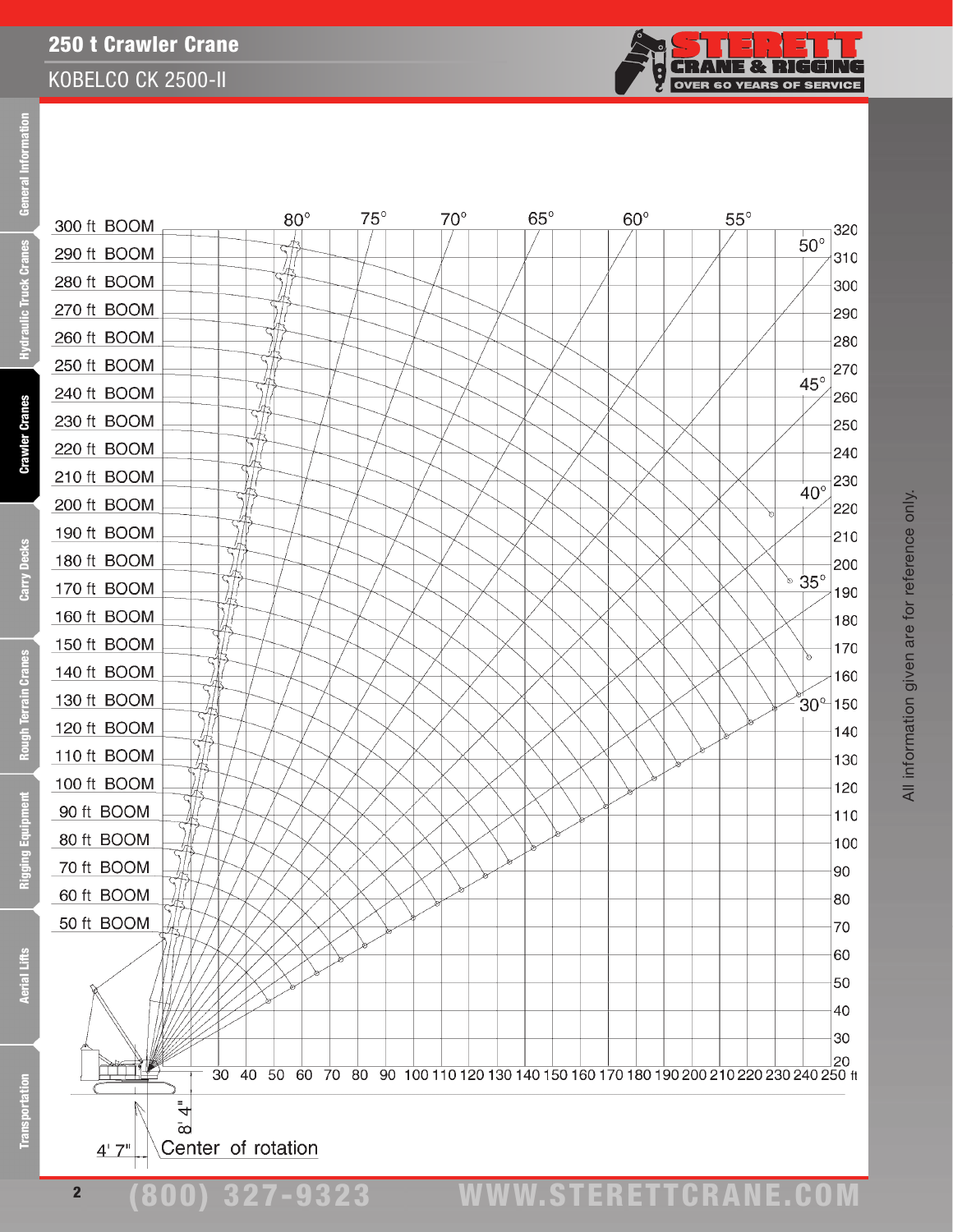

|          | 50-170 ft      |              |              | 198,400 lbs  |              |                | 這<br>21 <sup>′</sup> |              |                | $\mathbf G$<br>360° |                |              | 75<br>75%      |          |
|----------|----------------|--------------|--------------|--------------|--------------|----------------|----------------------|--------------|----------------|---------------------|----------------|--------------|----------------|----------|
| ft       | 50             | 60           | 70           | 80           | 90           | 100            | 110                  | 120          | 130            | 140                 | 150            | 160          | 170            | ft       |
| 15       | 500            |              |              |              |              |                |                      |              |                |                     |                |              |                | 15       |
| 16       | 500            |              |              |              |              |                |                      |              |                |                     |                |              |                | 16       |
| 17       | 492.8          | 485.7        |              |              |              |                |                      |              |                |                     |                |              |                | 17       |
| 18       | 466.5          | 462          |              |              |              |                |                      |              |                |                     |                |              |                | 18       |
| 19       | 440.1          | 438.3        | 434.1        |              |              |                |                      |              |                |                     |                |              |                | 19       |
| 20       | 416.7          | 416.6        | 415.8        | 403.4        |              |                |                      |              |                |                     |                |              |                | 20       |
| 22       | 382.4          | 381.8        | 381          | 376.7        | 378.9        |                |                      |              |                |                     |                |              |                | 22       |
| 24       | 352            | 351.2        | 350.5        | 350          | 349.2        | 334.8          |                      |              |                |                     |                |              |                | 24       |
| 26       | 325.3          | 324.6        | 323.8        | 323.4        | 322.6        | 320.6          | 313                  |              |                |                     |                |              |                | 26       |
| 28       | 303.6          | 302.9        | 302.1        | 301.7        | 300.9        | 298            | 295                  | 277.3        |                |                     |                |              |                | 28       |
| 30       | 283.5          | 282.7        | 282          | 281.6        | 280.2        | 276.1          | 276.1                | 268.7        | 250.7          |                     |                |              |                | 30       |
| 32       | 266.4          | 265.7        | 264.9        | 264.5        | 260.7        | 260            | 257.3                | 250.8        | 240.7          | 231.1               |                |              |                | 32       |
| 34       | 248.4          | 247.9        | 247.3        | 247          | 243          | 243.5          | 240.4                | 235.3        | 228.8          | 221.6               | 208.5          | 203.1        |                | 34       |
| 36       | 229.8          | 229.6        | 229.2        | 229          | 226.5        | 226.8          | 224.7                | 221.5        | 215.7          | 209.6               | 199.7          | 194.8        | 184.9          | 36       |
| 38       | 211.1          | 211.3        | 211.2        | 211.1        | 210.1        | 210            | 209.1                | 207.6        | 202.5          | 197.6               | 190.8          | 186.4        | 179.2          | 38       |
| 40<br>45 | 194.6<br>164.7 | 195<br>165.1 | 195<br>165.1 | 195<br>165.1 | 195<br>164.9 | 194.8<br>164.7 | 194.6                | 194.4        | 190.1          | 186.4<br>163        | 182            | 178<br>156.9 | 172.8          | 40<br>45 |
| 50       |                | 142.9        | 142.9        | 142.9        | 142.5        | 142.3          | 164.5<br>142.1       | 164.3<br>142 | 163.6<br>141.9 | 141.7               | 160.2<br>140.5 | 139.2        | 153.4<br>137.2 | 50       |
| 55       |                | 125.1        | 125.2        | 125.2        | 124.7        | 124.6          | 124.3                | 124.2        | 124            | 123.8               | 123.3          | 123.1        | 122.3          | 55       |
| 60       |                |              | 110.9        | 110.9        | 110.5        | 110.4          | 110                  | 109.8        | 109.6          | 109.6               | 108.9          | 108.7        | 108.5          | 60       |
| 65       |                |              | 99.7         | 99.7         | 99.2         | 99             | 98.6                 | 98.4         | 98.1           | 98.1                | 97.5           | 97.3         | 97             | 65       |
| 70       |                |              |              | 90.5         | 90           | 89.8           | 89.2                 | 89.1         | 88.9           | 88.8                | 88.3           | 88           | 87.7           | 70       |
| 75       |                |              |              |              | 82.1         | 81.9           | 81.3                 | 81.2         | 81             | 80.8                | 80.3           | 80           | 79.6           | 75       |
| 80       |                |              |              |              | 75.2         | 75             | 74.5                 | 74.3         | 74             | 73.9                | 73.4           | 73           | 72.7           | 80       |
| 85       |                |              |              |              |              | 69.3           | 68.4                 | 68.2         | 68             | 68                  | 67.3           | 67.1         | 66.7           | 85       |
| 90       |                |              |              |              |              | 64.2           | 63.5                 | 63.3         | 63.1           | 62.9                | 62.2           | 62           | 61.6           | 90       |
| 95       |                |              |              |              |              |                | 59                   | 58.8         | 58.5           | 58.4                | 57.7           | 57.5         | 57.1           | 95       |
| 100      |                |              |              |              |              |                | 55.1                 | 54.9         | 54.4           | 54.3                | 53.7           | 53.5         | 53             | 100      |
| 105      |                |              |              |              |              |                |                      | 51.5         | 50.9           | 50.6                | 50             | 49.8         | 49.3           | 105      |
| 110      |                |              |              |              |              |                |                      |              | 47.7           | 47.5                | 46.8           | 46.6         | 46.1           | 110      |
| 115      |                |              |              |              |              |                |                      |              | 44.9           | 44.6                | 44             | 43.7         | 43.3           | 115      |
| 120      |                |              |              |              |              |                |                      |              |                | 42                  | 41.3           | 41.1         | 40.7           | 120      |
| 125      |                |              |              |              |              |                |                      |              |                | 39.5                | 38.8           | 38.6         | 38.2           | 125      |
| 130      |                |              |              |              |              |                |                      |              |                |                     | 36.6           | 36.4         | 36             | 130      |
| 135      |                |              |              |              |              |                |                      |              |                |                     | 34.6           | 34.5         | 33.9           | 135      |
| 140      |                |              |              |              |              |                |                      |              |                |                     |                | 32.7         | 32.1           | 140      |
| 145      |                |              |              |              |              |                |                      |              |                |                     |                |              | 30.4           | 145      |
| 150      |                |              |              |              |              |                |                      |              |                |                     |                |              | 28.9           | 150      |

with 52,900 carbody counterweight

Transportation Aerial Lifts Rigging Equipment Rough Terrain Cranes Carry Decks Crawler Cranes Hydraulic Truck Cranes General Information

**Rough Terrain Cranes** 

**Rigging Equipment** 

**Aerial Lifts** 

**Transportation** 

Carry Decks

**General Information** 

**Hydraulic Truck Cranes**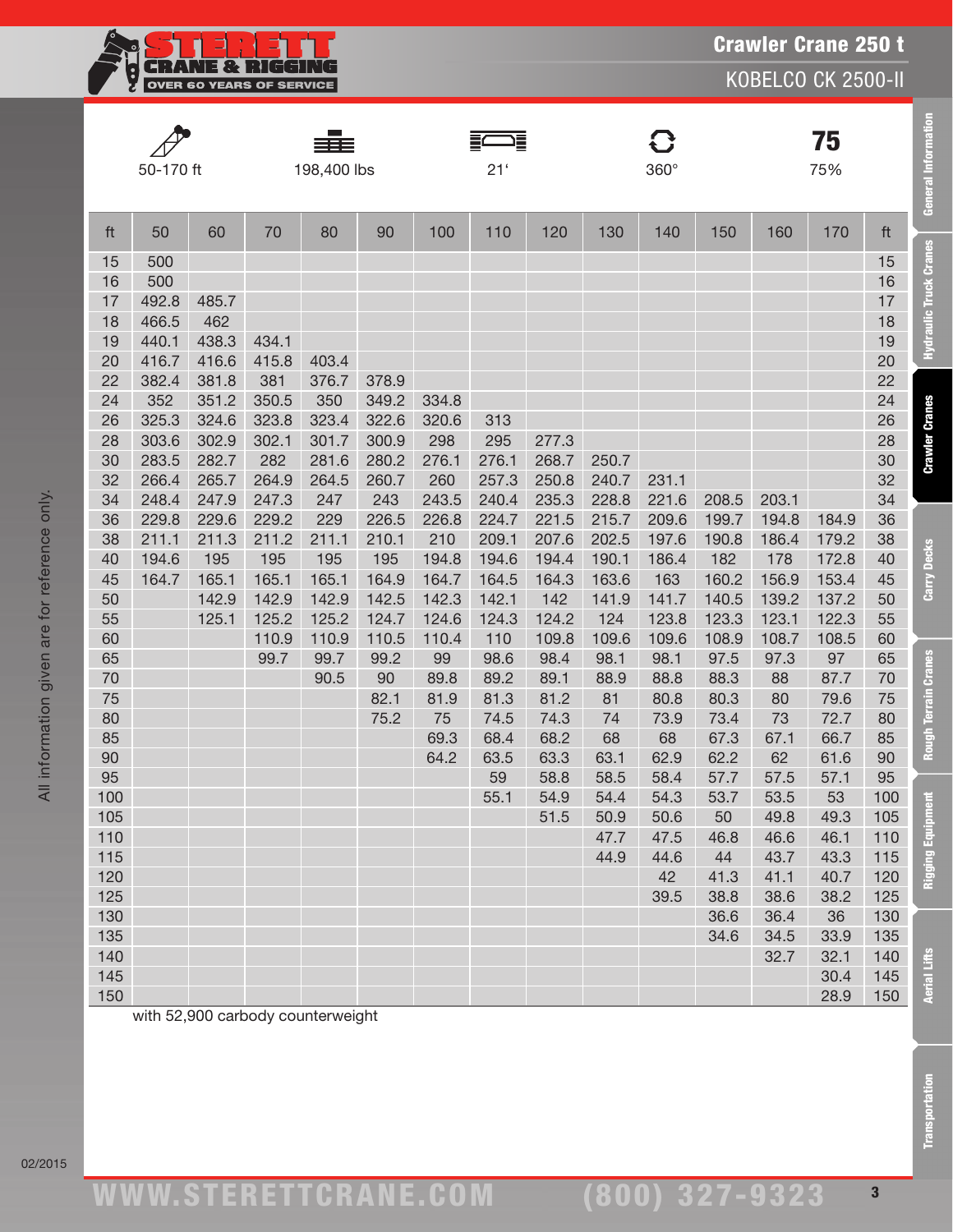

| $\sqrt{}$ |
|-----------|
| 180-      |
|           |

General Information

lic Truck Cran

**Crawler Cranes** 

Carry Decks

Terrain Cranes

Rous

Equipment

Rigo

**Aerial Lifts** 

 $\phi$ 

▆▇▆  $198,400$  lbs 21' 360°

F

|         |            |      |     | ≣≣          |     |     | ⊫   |     |     |             |     |     | 75  |           |
|---------|------------|------|-----|-------------|-----|-----|-----|-----|-----|-------------|-----|-----|-----|-----------|
|         | 180-300 ft |      |     | 198,400 lbs |     |     | 21' |     |     | $360^\circ$ |     |     | 75% |           |
|         |            |      |     |             |     |     |     |     |     |             |     |     |     |           |
| ft      | 180        | 190  | 200 | 210         | 220 | 230 | 240 | 250 | 260 | 270         | 280 | 290 | 300 | ft        |
| 38      | 177.1      |      |     |             |     |     |     |     |     |             |     |     |     | 38        |
| $1\cap$ | 160F       | 1612 |     |             |     |     |     |     |     |             |     |     |     | $\Lambda$ |

| 38         | 177.1 |       |       |       |       |       |       |              |            |            |          |                |                       | 38         |
|------------|-------|-------|-------|-------|-------|-------|-------|--------------|------------|------------|----------|----------------|-----------------------|------------|
| 40         | 169.5 | 164.2 |       |       |       |       |       |              |            |            |          |                |                       | 40         |
| 45         | 150.2 | 146.9 | 141.6 | 140.5 | 138.3 |       |       |              |            |            |          |                |                       | 45         |
| 50         | 134.3 | 131.7 | 128.6 | 126.3 | 124.1 | 119.7 | 116.4 | 108          |            |            |          |                |                       | 50         |
| 55         | 120.4 | 118.5 | 116.3 | 113.8 | 111.9 | 108.2 | 107.3 | 103.1        | 97         | 89.2       | 82.2     |                |                       | 55         |
| 60         | 108   | 107   | 105.3 | 103.1 | 101.4 | 99    | 97.4  | 95.7         | 93,7       | 86.8       | 80.3     | 73             | 67.7                  | 60         |
| 65         | 96.6  | 96.1  | 95.7  | 94.1  | 92.6  | 90.5  | 88.9  | 87.4         | 85,6       | 83.2       | 78.2     | 71.2           | 65.9                  | 65         |
| 70         | 87.2  | 86.9  | 86.6  | 85.8  | 85.1  | 83.4  | 81.7  | 80.3         | 78,7       | 76.9       | 74.4     | 69.5           | 64.2                  | 70         |
| 75         | 79.2  | 78.9  | 78.5  | 78    | 77.9  | 76.7  | 75.3  | 74           | 72,5       | 70.8       | 69.4     | 66.8           | 62.4                  | 75         |
| 80         | 72.3  | 71.8  | 71.6  | 71    | 71    | 70.3  | 69.5  | 68.4         | 66,9       | 65.3       | 64       | 63             | 60.2                  | 80         |
| 85         | 66.2  | 65.8  | 65.6  | 65.1  | 64.9  | 64.2  | 64    | 63.3         | 61,9       | 60.4       | 59.2     | 58.3           | 56.8                  | 85         |
| 90         | 61.1  | 60.8  | 60.5  | 60    | 59.8  | 59.1  | 58.9  | 58.6         | 57,6       | 56.1       | 55       | 54.1           | 52.8                  | 90         |
| 95         | 56.6  | 56.3  | 56    | 55.4  | 55.2  | 54.6  | 54.3  | 54.1         | 53,4       | 52.2       | 51.2     | 50.3           | 49.1                  | 95         |
| 100        | 52.6  | 52.1  | 51.9  | 51.3  | 51    | 50.6  | 50.2  | 49.9         | 49,5       | 48.6       | 47.6     | 46.8           | 45.6                  | 100        |
| 105        | 48.9  | 48.4  | 48.2  | 47.6  | 47.3  | 46.9  | 46.5  | 46.2         | 45,8       | 45.1       | 44.4     | 43.6           | 42.5                  | 105        |
| 110        | 45.7  | 45.3  | 45    | 44.4  | 44.1  | 43.7  | 43.3  | 43           | 42,6       | 41.9       | 41.4     | 40.8           | 39.6                  | 110        |
| 115        | 42.7  | 42.4  | 42.1  | 41.5  | 41.2  | 40.7  | 40.3  | 40.1         | 39,6       | 39         | 38.7     | 38.1           | 37                    | 115        |
| 120        | 40.1  | 39.8  | 39.4  | 38.9  | 38.5  | 38    | 37.6  | 37.4         | 36,9       | 36.3       | 36       | 35.6           | 34.6                  | 120        |
| 125        | 37.7  | 37.3  | 37.1  | 36.4  | 36.2  | 35.5  | 35.1  | 34.9         | 34,4       | 33.8       | 33.5     | 33.3           | 32.3                  | 125        |
| 130        | 35.5  | 35.1  | 34.7  | 34.2  | 34    | 33.3  | 32.9  | 32.7         | 32,2       | 31.6       | 31.2     | 31             | 30.2                  | 130        |
| 135        | 33.5  | 33    | 32.7  | 32.2  | 31.9  | 31.3  | 30.8  | 30.6         | 30,2       | 29.5       | 29.2     | 29             | 28.3                  | 135        |
| 140        | 31.6  | 31.2  | 30.9  | 30.2  | 30    | 29.3  | 29    | 28.7         | 28,2       | 27.6       | 27.4     | 27.1           | 26.5                  | 140        |
| 145        | 29.9  | 29.5  | 29.1  | 28.4  | 28.2  | 27.5  | 27.3  | 26.9         | 26,4       | 25.8       | 25.5     | 25.3           | 24.8                  | 145        |
| 150        | 28.3  | 27.8  | 27.6  | 26.9  | 26.7  | 26    | 25.6  | 25.4         | 24,9       | 24.3       | 23.8     | 23.6           | 23.2                  | 150        |
| 155        | 26.9  | 26.3  | 26.1  | 25.4  | 25.2  | 24.5  | 24.2  | 23.8         | 23,4       | 22.7       | 22.3     | 22.1           | 21.5                  | 155        |
| 160        | 25.4  | 24.9  | 24.6  | 24    | 23.7  | 23.1  | 22.9  | 22.4         | 22         | 21.2       | 20.8     | 20.6           | 19.9                  | 160        |
| 165        |       | 23.7  | 23.3  | 22.7  | 22.4  | 21.8  | 21.5  | 21.1         | 20,6       | 19.8       | 19.3     | 19.1           | 18.4                  | 165        |
| 170        |       |       | 22.1  | 21.5  | 21.3  | 20.6  | 20.2  | 19.7         | 19,3       | 18.4       | 18       | 17.7           | 17.1                  | 170        |
| 175        |       |       | 21    | 20.4  | 20.1  | 19.4  | 19    | 18.5         | 17,9       | 17.2       | 16.8     | 16.4           | 15.9                  | 175        |
| 180        |       |       |       | 19.3  | 19    | 18.2  | 17.8  | 17.4         | 16,7       | 16         | 15.6     | 15.2           | 14.7                  | 180        |
| 185        |       |       |       | 18.2  | 18    | 17.1  | 16.7  | 16.2         | 15,6       | 14.9       | 14.5     | 14             | 13.5                  | 185        |
| 190        |       |       |       |       | 17    | 16.1  | 15.7  | 15.2         | 14,6       | 13.9       | 13.5     | 13             | 12.4                  | 190        |
| 195        |       |       |       |       | 16    | 15.1  | 14.7  | 14.2         | 13,6       | 12.9       | 12.4     | 12             | 11.3                  | 195        |
| 200        |       |       |       |       |       | 14.2  | 13.8  | 13.3         | 12,6       | 11.9       | 11.4     | 11.1           | 10.4                  | 200        |
| 205        |       |       |       |       |       |       | 12.9  | 12.5         | 11,8       | 10.9       | 10.5     | 10.3           | 9.6                   | 205        |
| 210        |       |       |       |       |       |       | 12.1  | 11.6         | 11         | 10.1       | 9.6      | 9.4            | 8.8                   | 210        |
| 215<br>220 |       |       |       |       |       |       |       | 10.8<br>10.1 | 10,1       | 9.4<br>8.6 | 9<br>8.2 | 8.6<br>7.7     | 7.9<br>$\overline{7}$ | 215<br>220 |
| 225        |       |       |       |       |       |       |       |              | 9,4<br>8,7 | 7.9        | 7.4      | $\overline{7}$ | 6                     | 225        |
| 230        |       |       |       |       |       |       |       |              | 8          | 7.2        | 6.7      | 6.3            |                       | 230        |
| 235        |       |       |       |       |       |       |       |              |            | 6.5        | 6.1      | 5.6            |                       | 235        |
| 240        |       |       |       |       |       |       |       |              |            |            | 5.5      |                |                       | 240        |
|            |       |       |       |       |       |       |       |              |            |            |          |                |                       |            |

with 52,900 carbody counterweight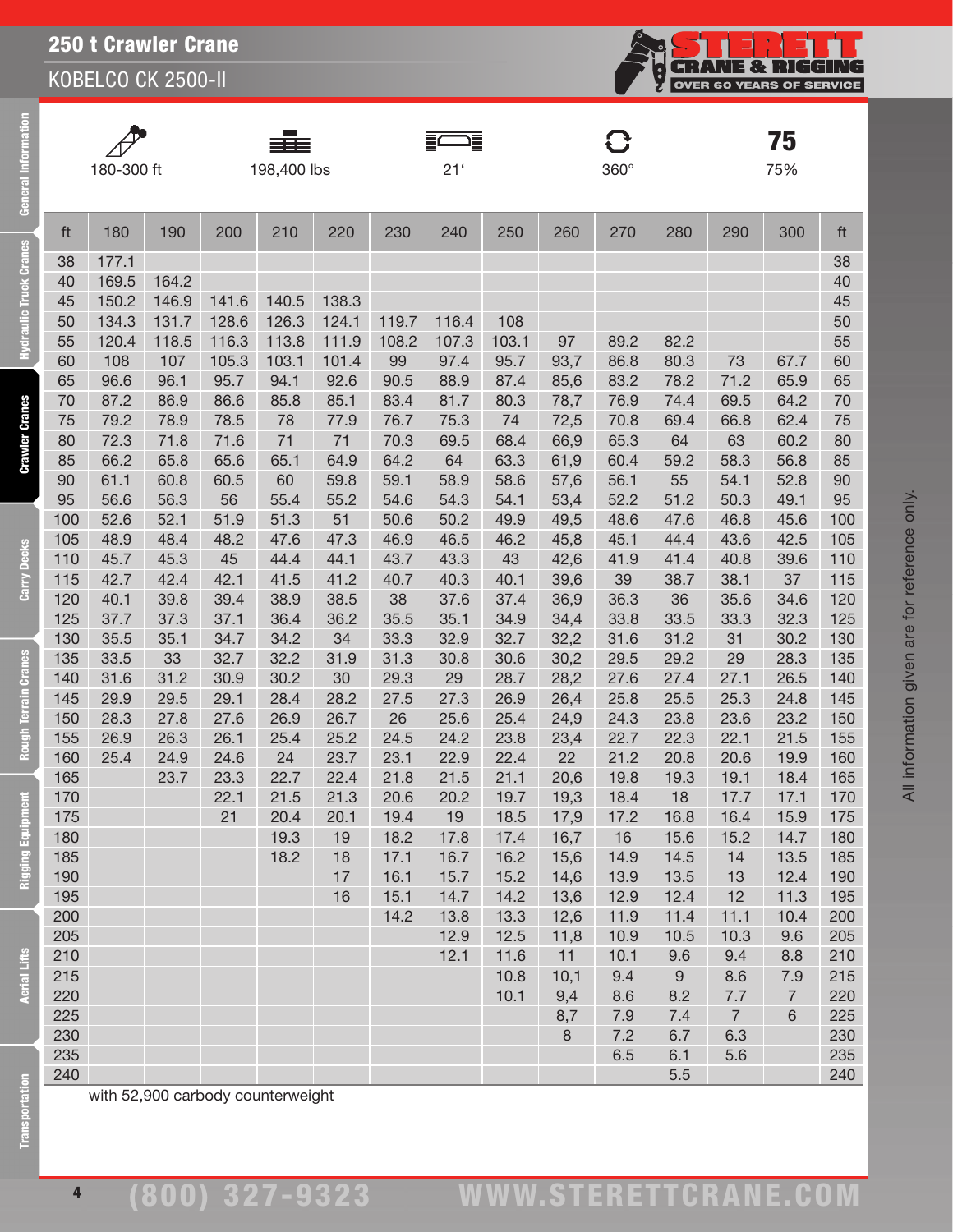

### Crawler Crane 250 t

KOBELCO CK 2500-II

General Information



(800) 327-9323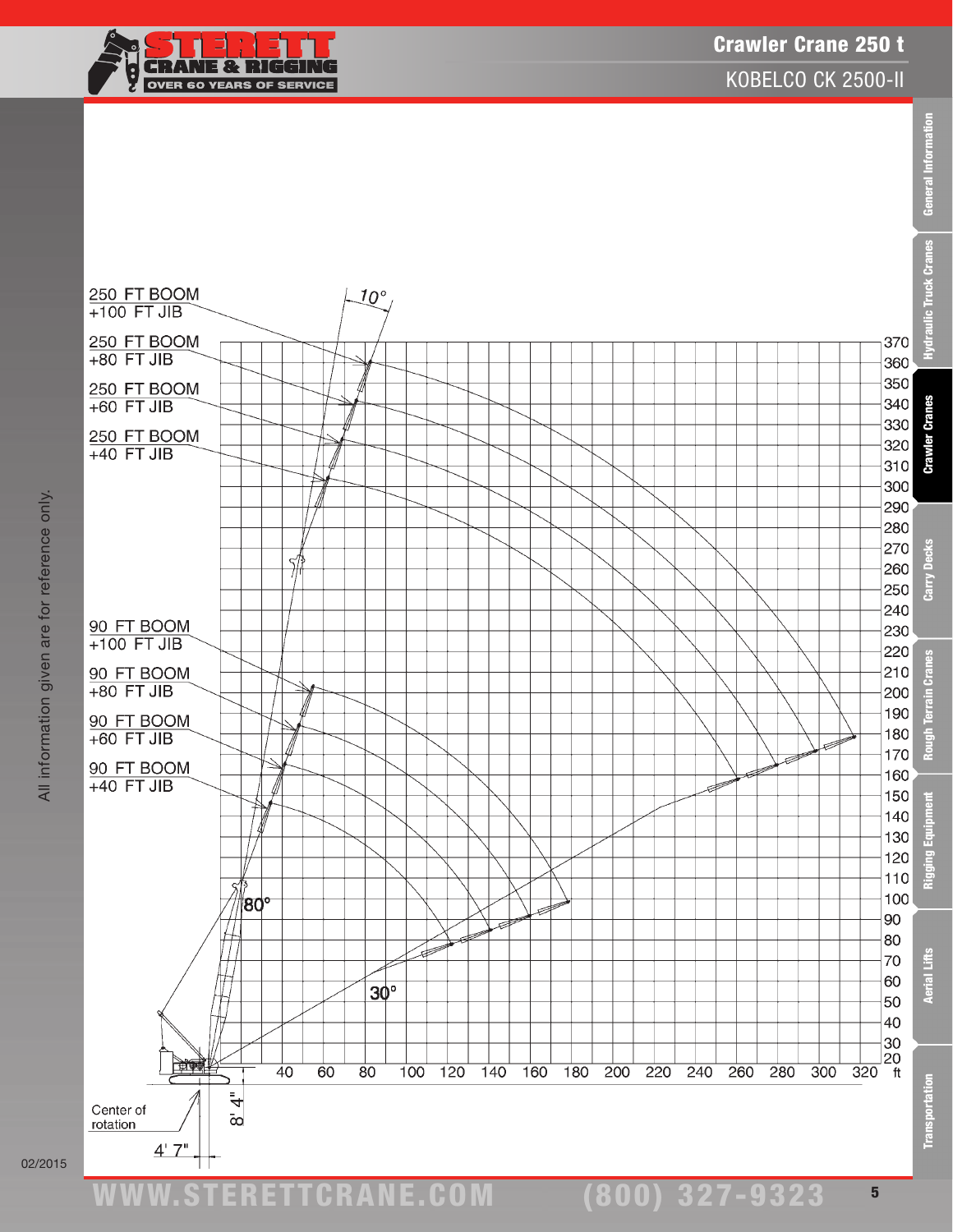KOBELCO CK 2500-II

**General Information** 

**Hydraulic Truck Cranes** 

**Crawler Cranes** 

Carry Decks

**Rough Terrain Cranes** 

Rigging Equipment

**Aerial Lifts** 

|            | 90-250 ft    |              |              | 40 ft<br>$10^{\circ}$             |              |              | 198,400 lbs  |              |              |              | 戸<br>21'     |              |              | $360^\circ$                   |                     |              | 75<br>75%      |            |
|------------|--------------|--------------|--------------|-----------------------------------|--------------|--------------|--------------|--------------|--------------|--------------|--------------|--------------|--------------|-------------------------------|---------------------|--------------|----------------|------------|
| ft         | 90           | 100          | 110          | 120                               | 130          | 140          | 150          | 160          | 40<br>170    | 180          | 190          | 200          | 210          | 220                           | 230                 | 240          | 250            | ft         |
| 34         | 59           |              |              |                                   |              |              |              |              |              |              |              |              |              |                               |                     |              |                | 34         |
| 36         | 58.4         | 58.2         |              |                                   |              |              |              |              |              |              |              |              |              |                               |                     |              |                | 36         |
| 38         | 57.1         | 57.5         | 58.2         |                                   |              |              |              |              |              |              |              |              |              |                               |                     |              |                | 38         |
| 40         | 56           | 56.8         | 57.6         | 58.3                              |              |              |              |              |              |              |              |              |              |                               |                     |              |                | 40         |
| 45         | 53.9         | 54.9         | 55.7         | 56.5                              | 57.1         | 57.7         | 58.2         |              |              |              |              |              |              |                               |                     |              |                | 45         |
| 50         | 51.8         | 53.1         | 53.9         | 54.7                              | 55.5         | 56.2         | 56.8         | 57.3         | 57.9         | 58.2         |              |              |              |                               |                     |              |                | 50         |
| 55         | 49.6         | 51.4         | 52.3         | 53.1                              | 53.9         | 54.6         | 55.3         | 55.9         | 56.5         | 57           | 57.5         | 57.9         |              |                               |                     |              |                | 55         |
| 60         | 47.7         | 49.8         | 50.8         | 51.7                              | 52.5         | 53.2         | 53.9         | 54.5         | 55.1         | 55.7         | 56.2         | 56.7         | 57.1         | 57.6                          | 57.9                |              |                | 60         |
| 65         | 45.8         | 48.4         | 49.4         | 50.3                              | 51.1         | 51.9         | 52.6         | 53.3         | 53.9         | 54.4         | 55           | 55.5         | 56           | 56.4                          | 56.8                | 57.2         | 57.6           | 65         |
| 70         | 44.3<br>42.7 | 46.9<br>45.5 | 48           | 48.8                              | 49.7         | 50.6         | 51.2         | 51.8         | 52.4         | 53.2         | 53.7         | 54.4         | 54.9         | 55.3                          | 55.8                | 56.2         | 56.6           | 70         |
| 75<br>80   | 41.3         | 44.2         | 46.6<br>45.3 | 47.6<br>46.4                      | 48.4<br>47.1 | 49.5<br>48.4 | 49.9<br>48.6 | 50.3<br>49   | 51.1<br>49.9 | 52<br>50.8   | 52.4<br>51.3 | 53.2<br>51.9 | 53.8<br>52.8 | 54.3<br>53.3                  | 54.8<br>53.8        | 55.2<br>54.2 | 55.6<br>54.7   | 75<br>80   |
| 85         | 39.9         | 43           | 44.1         | 45.2                              | 45.9         | 47.3         | 47.4         | 47.7         | 48.7         | 49.6         | 50.3         | 50.9         | 51.9         | 52.4                          | 52.9                | 53.3         | 53.8           | 85         |
| 90         | 38.6         | 41.7         | 43.1         | 44                                | 44.5         | 46.1         | 46.1         | 46.5         | 47.7         | 48.6         | 49.3         | 49.9         | 51           | 51.3                          | 52                  | 52.4         | 52.9           | 90         |
| 95         | 37.5         | 40.3         | 42           | 42.9                              | 43.4         | 44.8         | 44.8         | 45.4         | 46.7         | 47.6         | 48.3         | 48.9         | 50           | 50.1                          | 51.1                | 51           | 50.3           | 95         |
| 100        | 36.4         | 39           | 40.8         | 41.7                              | 42.3         | 43.7         | 43.7         | 44.4         | 45.7         | 46.6         | 47.3         | 47.9         | 49           | 48.8                          | 49.5                | 48.6         | 46.9           | 100        |
| 105        | 35.4         | 37.9         | 39.6         | 40.5                              | 41.2         | 42.7         | 42.5         | 43.4         | 44.7         | 45.6         | 46.2         | 46.9         | 47.8         | 47.1                          | 46                  | 45.1         | 43.9           | 105        |
| 110        | 34.4         | 36.5         | 38.5         | 39.5                              | 40           | 41.7         | 41.3         | 42.4         | 43.7         | 44.6         | 45.1         | 44.9         | 44.6         | 44                            | 43.2                | 42.4         | 41.2           | 110        |
| 115        | 33.4         | 35.3         | 37.3         | 38.4                              | 38.8         | 40.6         | 40           | 41.4         | 42.8         | 42.9         | 42.7         | 42.3         | 41.6         | 41                            | 40.3                | 39.8         | 38.7           | 115        |
| 120        | 32.3         | 34.1         | 36           | 37.2                              | 37.7         | 39.4         | 38.7         | 40.3         | 41.3         | 40.7         | 40           | 39.6         | 38.9         | 38.3                          | 37.6                | 37.2         | 36.3           | 120        |
| 125        |              | 32.9         | 34.7         | 36                                | 36.7         | 38.2         | 37.6         | 39.1         | 38.8         | 38.2         | 37.5         | 37.1         | 36.4         | 35.8                          | 35.1                | 34.7         | 34             | 125        |
| 130        |              |              | 33.5         | 35                                | 35.7         | 37.2         | 36.2         | 37.2         | 36.6         | 36           | 35.2         | 34.9         | 34.2         | 33.6                          | 32.9                | 32.5         | 31.8           | 130        |
| 135        |              |              | 32.6         | 34.1                              | 34.7         | 35.7         | 34.9         | 35.2         | 34.5         | 33.9         | 33.2         | 32.8         | 32.1         | 31.5                          | 30.8                | 30.4         | 29.7           | 135        |
| 140        |              |              |              | 33.1                              | 33.7         | 34           | 33.5         | 33.3         | 32.6         | 32           | 31.3         | 30.9         | 30.2         | 29.6                          | 28.9                | 28.5         | 27.8           | 140        |
| 145        |              |              |              | 32.2                              | 32.6         | 32.4         | 31.9         | 31.5         | 30.8         | 30.2         | 29.5         | 29.1         | 28.4         | 27.8                          | 27.1                | 26.7         | 26             | 145        |
| 150        |              |              |              |                                   | 31.5         | 31.1         | 30.2         | 29.8         | 29.2         | 28.6         | 27.8         | 27.5         | 26.7         | 26.1                          | 25.4                | 25           | 24.3           | 150        |
| 155        |              |              |              |                                   | 30.1         | 29.6         | 28.7         | 28.3         | 27.7         | 27.1         | 26.3         | 25.9         | 25.2         | 24.6                          | 23.9                | 23.5         | 22.8           | 155        |
| 160        |              |              |              |                                   |              | 28.1         | 27.3         | 26.8         | 26.2         | 25.6         | 24.9         | 24.5         | 23.8         | 23.2                          | 22.5                | 22.1         | 21.4           | 160        |
| 165        |              |              |              |                                   |              |              | 26           | 25.5         | 24.9         | 24.3         | 23.6         | 23.2         | 22.4         | 21.8                          | 21.1                | 20.7         | 20             | 165        |
| 170        |              |              |              |                                   |              |              | 24.8         | 24.3         | 23.7         | 23           | 22.3         |              |              | 21.9 21.2 20.6 19.9 19.4 18.7 |                     |              |                | 170        |
| 175<br>180 |              |              |              |                                   |              |              |              | 23.2<br>22.1 | 22.5<br>21.4 | 21.9<br>20.8 | 21.1<br>20   | 20.7         | 20           | 18.3 17.6 17.2                | 19.4 18.7 18.3 17.6 |              | 16.5           | 175<br>180 |
| 185        |              |              |              |                                   |              |              |              |              | 20.4         | 19.7         | 19           | 19.6<br>18.6 | 18.9<br>17.9 | 17.3 16.5 16.1                |                     |              | 15.4           | 185        |
| 190        |              |              |              |                                   |              |              |              |              |              | 18.8         | 18           | 17.6         | 16.9         |                               | 16.3 15.6           | 15.1         | 14.4           | 190        |
| 195        |              |              |              |                                   |              |              |              |              |              | 17.9         | 17.1         | 16.7         | 16           |                               | 15.4 14.6 14.2      |              | 13.5           | 195        |
| 200        |              |              |              |                                   |              |              |              |              |              |              | 16.2         | 15.8         | 15.1         | 14.5 13.8 13.3                |                     |              | 12.6           | 200        |
| 205        |              |              |              |                                   |              |              |              |              |              |              | 15.4         | 15           |              | 14.3 13.6 12.9 12.5           |                     |              | 11.8           | 205        |
| 210        |              |              |              |                                   |              |              |              |              |              |              |              | 14.2         |              | 13.5 12.8 12.1 11.7           |                     |              | 11             | 210        |
| 215        |              |              |              |                                   |              |              |              |              |              |              |              | 13.5         |              | 12.7 12.1 11.4 10.9           |                     |              | 10.2           | 215        |
| 220        |              |              |              |                                   |              |              |              |              |              |              |              |              | 12           | 11.4                          | 10.7                | 10.2         | 9.5            | 220        |
| 225        |              |              |              |                                   |              |              |              |              |              |              |              |              |              | 10.7                          | 10                  | 9.5          | 8.8            | 225        |
| 230        |              |              |              |                                   |              |              |              |              |              |              |              |              |              | 10.1                          | 9.3                 | 8.9          | 8.2            | 230        |
| 235        |              |              |              |                                   |              |              |              |              |              |              |              |              |              |                               | 8.7                 | 8.3          | 7.5            | 235        |
| 240        |              |              |              |                                   |              |              |              |              |              |              |              |              |              |                               | 8.1                 | 7.7          | $\overline{7}$ | 240        |
| 245        |              |              |              |                                   |              |              |              |              |              |              |              |              |              |                               |                     | 7.1          | 6.4            | 245        |
| 250        |              |              |              |                                   |              |              |              |              |              |              |              |              |              |                               |                     | 6.6          | 5.9            | 250        |
| 255        |              |              |              |                                   |              |              |              |              |              |              |              |              |              |                               |                     |              | 5.3            | 255        |
|            |              |              |              | with 52,900 carbody counterweight |              |              |              |              |              |              |              |              |              |                               |                     |              |                |            |

⊐

Ç

**CRANE & RIGGING**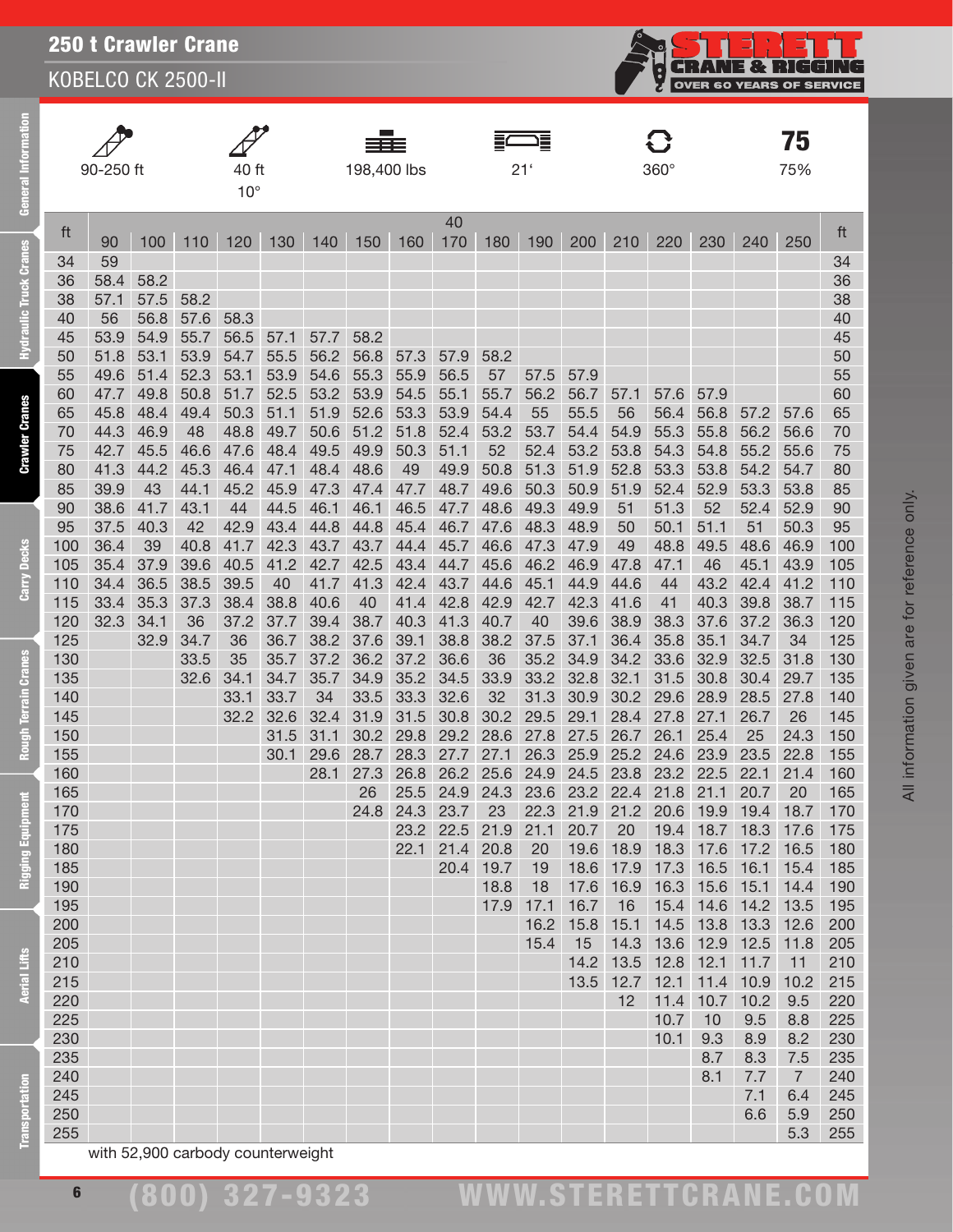

|            |              |              |              |              |              |              |             |              |              |              | 這               |              |              |                          |              |              | 75               |            |
|------------|--------------|--------------|--------------|--------------|--------------|--------------|-------------|--------------|--------------|--------------|-----------------|--------------|--------------|--------------------------|--------------|--------------|------------------|------------|
|            | 90-250 ft    |              |              | 60 ft        |              |              | 198,400 lbs |              |              |              | 21 <sup>′</sup> |              |              | $360^\circ$              |              |              | 75%              |            |
|            |              |              |              | $10^{\circ}$ |              |              |             |              |              |              |                 |              |              |                          |              |              |                  |            |
|            |              |              |              |              |              |              |             |              | 60           |              |                 |              |              |                          |              |              |                  |            |
| ft         | 90           | 100          | 110          | 120          | 130          | 140          | 150         | 160          | 170          | 180          | 190             | 200          | 210          | 220                      | 230          | 240          | 250              | ft         |
| 45         | 45.2         | 45.9         | 46.5         |              |              |              |             |              |              |              |                 |              |              |                          |              |              |                  | 45         |
| 50         | 43.4         | 44.2         | 44.9         | 45.5         | 46.1         | 46.6         |             |              |              |              |                 |              |              |                          |              |              |                  | 50         |
| 55         | 41.8         | 42.6         | 43.3         | 43.9         | 44.6         | 45.1         | 45.6        | 46.1         | 45.3         |              |                 |              |              |                          |              |              |                  | 55         |
| 60<br>65   | 40.2<br>38.8 | 41<br>39.7   | 41.8<br>40.4 | 42.5<br>41.2 | 43.1<br>41.8 | 43.7<br>42.4 | 44.3<br>43  | 44.8<br>43.6 | 44.1<br>42.9 | 45.7<br>44.5 | 46.2<br>45      | 45.4         | 45.8         | 46.2                     |              |              |                  | 60<br>65   |
| 70         | 37.5         | 38.4         | 39.2         | 39.9         | 40.6         | 41.2         | 41.8        | 42.4         | 41.8         | 43.4         | 43.9            | 44.3         | 44.7         | 45.1                     | 45.5         | 45.8         | 46.2             | 70         |
| 75         | 36.3         | 37.2         | 38           | 38.8         | 39.5         | 40.1         | 40.7        | 41.3         | 40.8         | 42.3         | 42.8            | 43.3         | 43.7         | 44.1                     | 44.5         | 44.9         | 45.2             | 75         |
| 80         | 35.2         | 36.1         | 36.9         | 37.7         | 38.4         | 39           | 39.7        | 40.3         | 39.8         | 41.3         | 41.8            | 42.3         | 42.7         | 43.2                     | 43.5         | 43.9         | 44.3             | 80         |
| 85         | 33.9         | 35           | 35.9         | 36.6         | 37.4         | 38           | 38.7        | 39.3         | 38.9         | 40.4         | 40.9            | 41.4         | 41.8         | 42.2                     | 42.6         | 43           | 43.4             | 85         |
| 90         | 32.2         | 33.7         | 34.9         | 35.7         | 36.4         | 37.1         | 37.7        | 38.4         | 38.1         | 39.5         | 40              | 40.5         | 40.9         | 41.4                     | 41.8         | 42.2         | 42.6             | 90         |
| 95         | 30.5         | 32.2         | 33.6         | 34.8         | 35.5         | 36.2         | 36.9        | 37.5         | 37.2         | 38.6         | 39.1            | 39.6         | 40.1         | 40.5                     | 41           | 41.4         | 41.8             | 95         |
| 100        | 29.1         | 30.6         | 32.1         | 33.7         | 34.6         | 35.4         | 36          | 36.6         | 36.4         | 37.8         | 38.3            | 38.8         | 39.3         | 39.8                     | 40.2         | 40.6         | 41               | 100        |
| 105        | 27.7         | 29.2         | 30.7         | 32.1         | 33.5         | 34.6         | 35.2        | 35.9         | 35.7         | 37           | 37.5            | 38           | 38.5         | 39                       | 39.4         | 39.9         | 40.3             | 105        |
| 110        | 26.6         | 28           | 29.4         | 30.7         | 32.1         | 33.3         | 34.5        | 35.1         | 35           | 36.3         | 36.8            | 37.3<br>36.6 | 37.8         | 38.3                     | 38.7         | 39.1         | 39.6<br>38.9     | 110        |
| 115<br>120 | 25.5<br>24.5 | 26.8<br>25.8 | 28.2<br>27.1 | 29.5<br>28.4 | 30.8<br>29.6 | 32.1<br>30.8 | 33.3<br>32  | 34.3<br>33.2 | 34.2<br>33.1 | 35.6<br>34.9 | 36.1<br>35.4    | 35.9         | 37.1<br>36.4 | 37.6<br>36.9             | 38<br>37.2   | 38.5<br>37.4 | 37.5             | 115<br>120 |
| 125        | 23.6         | 24.8         | 26.1         | 27.3         | 28.5         | 29.7         | 30.9        | 32           | 32           | 34.2         | 34.8            | 35.3         | 35.8         | 36.2                     | 36.2         | 35.8         | 34.9             | 125        |
| 130        | 22.8         | 24           | 25.2         | 26.3         | 27.5         | 28.6         | 29.8        | 30.9         | 30.9         | 33           | 34              | 34.7         | 34.8         | 34.5                     | 34           | 33.6         | 32.9             | 130        |
| 135        | 22           | 23.2         | 24.3         | 25.4         | 26.6         | 27.7         | 28.8        | 29.9         | 29.9         | 32           | 33              | 33.5         | 33.1         | 32.6                     | 31.9         | 31.5         | 30.8             | 135        |
| 140        |              | 22.4         | 23.5         | 24.6         | 25.7         | 26.8         | 27.8        | 28.9         | 29           | 30.9         | 31.8            | 31.9         | 31.2         | 30.6                     | 29.9         | 29.5         | 28.9             | 140        |
| 145        |              | 21.8         | 22.8         | 23.9         | 24.9         | 25.9         | 27          | 28           | 28.1         | 30           | 30.4            | 30.1         | 29.4         | 28.8                     | 28.1         | 27.7         | 27               | 145        |
| 150        |              |              | 22.2         | 23.2         | 24.2         | 25.2         | 26.2        | 27.1         | 27.3         | 29.1         | 28.9            | 28.4         | 27.7         | 27.1                     | 26.5         | 26           | 25.4             | 150        |
| 155        |              |              | 21.6         | 22.5         | 23.5         | 24.4         | 25.4        | 26.4         | 26.5         | 27.8         | 27.4            | 26.9         | 26.2         | 25.6                     | 24.9         | 24.5         | 23.8             | 155        |
| 160        |              |              |              | 21.9         | 22.8         | 23.8         | 24.7        | 25.6         | 25.7         | 26.5         | 25.9            | 25.4         | 24.8         | 24.2                     | 23.5         | 23.1         | 22.4             | 160        |
| 165        |              |              |              | 21.3         | 22.2         | 23.1<br>22.6 | 24<br>23.4  | 24.9         | 24.6         | 25.3         | 24.4            | 24.1         | 23.4         | 22.8                     | 22.1         | 21.7         | 21               | 165        |
| 170<br>175 |              |              |              |              | 21.7         | 22           | 22.9        | 24.3<br>23.7 | 23.4<br>22.3 | 23.9<br>22.7 | 23.2<br>22.1    | 22.8<br>21.6 | 22.1<br>21   | 21.5<br>20.4             | 20.8<br>19.7 | 20.4<br>19.2 | 19.7<br>18.6     | 170<br>175 |
| 180        |              |              |              |              |              | 21.5         | 22.3        | 22.8         | 21.3         | 21.6         | 21              | 20.5         | 19.8         | 19.2                     | 18.5         | 18.1         | 17.4             | 180        |
| 185        |              |              |              |              |              |              | 21.8        | 21.8         | 20.3         | 20.6         | 20              | 19.5         | 18.8         | 18.2                     | 17.5         | 17.1         | 16.4             | 185        |
| 190        |              |              |              |              |              |              | 21.4        | 20.9         | 19.3         | 19.6         | 19              |              |              | 18.5 17.8 17.2 16.5 16.1 |              |              | 15.4             | 190        |
| 195        |              |              |              |              |              |              |             | 19.9         | 18.4         | 18.6         | 18              | 17.6         | 16.9         | 16.3 15.6                |              | 15.1         | 14.4             | 195        |
| 200        |              |              |              |              |              |              |             | 19.1         | 17.6         | 17.7         | 17.1            | 16.7         | 16           |                          | 15.4 14.7    | 14.2         | 13.5             | 200        |
| 205        |              |              |              |              |              |              |             |              |              | 16.9         | 16.2            | 15.8         | 15.1         | 14.5 13.8                |              | 13.4         | 12.7             | 205        |
| 210        |              |              |              |              |              |              |             |              |              | 16.3         | 15.4            | 15           | 14.3         | 13.7                     | 13           | 12.6         | 11.9             | 210        |
| 215        |              |              |              |              |              |              |             |              |              | 15.4         | 14.7            | 14.3         | 13.6         | 13                       | 12.3         | 11.8         | 11.1             | 215        |
| 220<br>225 |              |              |              |              |              |              |             |              |              |              | 14<br>13.3      | 13.6<br>12.9 | 12.9         | 12.2 11.5<br>12.2 11.6   | 10.8         | 11.1<br>10.4 | 10.4<br>9.7      | 220<br>225 |
| 230        |              |              |              |              |              |              |             |              |              |              |                 | 12.2         |              | 11.5 10.9                | 10.2         | 9.7          | $\boldsymbol{9}$ | 230        |
| 235        |              |              |              |              |              |              |             |              |              |              |                 |              | 10.9         | 10.3                     | 9.6          | 9.1          | 8.4              | 235        |
| 240        |              |              |              |              |              |              |             |              |              |              |                 |              | 10.3         | 9.7                      | 9            | 8.5          | 7.8              | 240        |
| 245        |              |              |              |              |              |              |             |              |              |              |                 |              |              | 9.1                      | 8.4          | 8            | 7.2              | 245        |
| 250        |              |              |              |              |              |              |             |              |              |              |                 |              |              | 8.6                      | 7.8          | 7.4          | 6.7              | 250        |
| 255        |              |              |              |              |              |              |             |              |              |              |                 |              |              |                          | 7.3          | 6.9          | 6.2              | 255        |
| 260        |              |              |              |              |              |              |             |              |              |              |                 |              |              |                          | 6.8          | 6.4          | 5.7              | 260        |
| 265        |              |              |              |              |              |              |             |              |              |              |                 |              |              |                          |              | 5.9          | 5.2              | 265        |
| 270<br>275 |              |              |              |              |              |              |             |              |              |              |                 |              |              |                          |              |              | 4.7<br>4.3       | 270<br>275 |
|            |              |              |              |              |              |              |             |              |              |              |                 |              |              |                          |              |              |                  |            |

All information given are for reference only.

All information given are for reference only.

(800) 327-9323

Transportation Aerial Lifts Rigging Equipment Rough Terrain Cranes Carry Decks Crawler Cranes Hydraulic Truck Cranes General Information

**Rough Terrain Cranes** 

**Rigging Equipment** 

**Aerial Lifts** 

**Transportation** 

Carry Decks

**General Information** 

**Hydraulic Truck Cranes**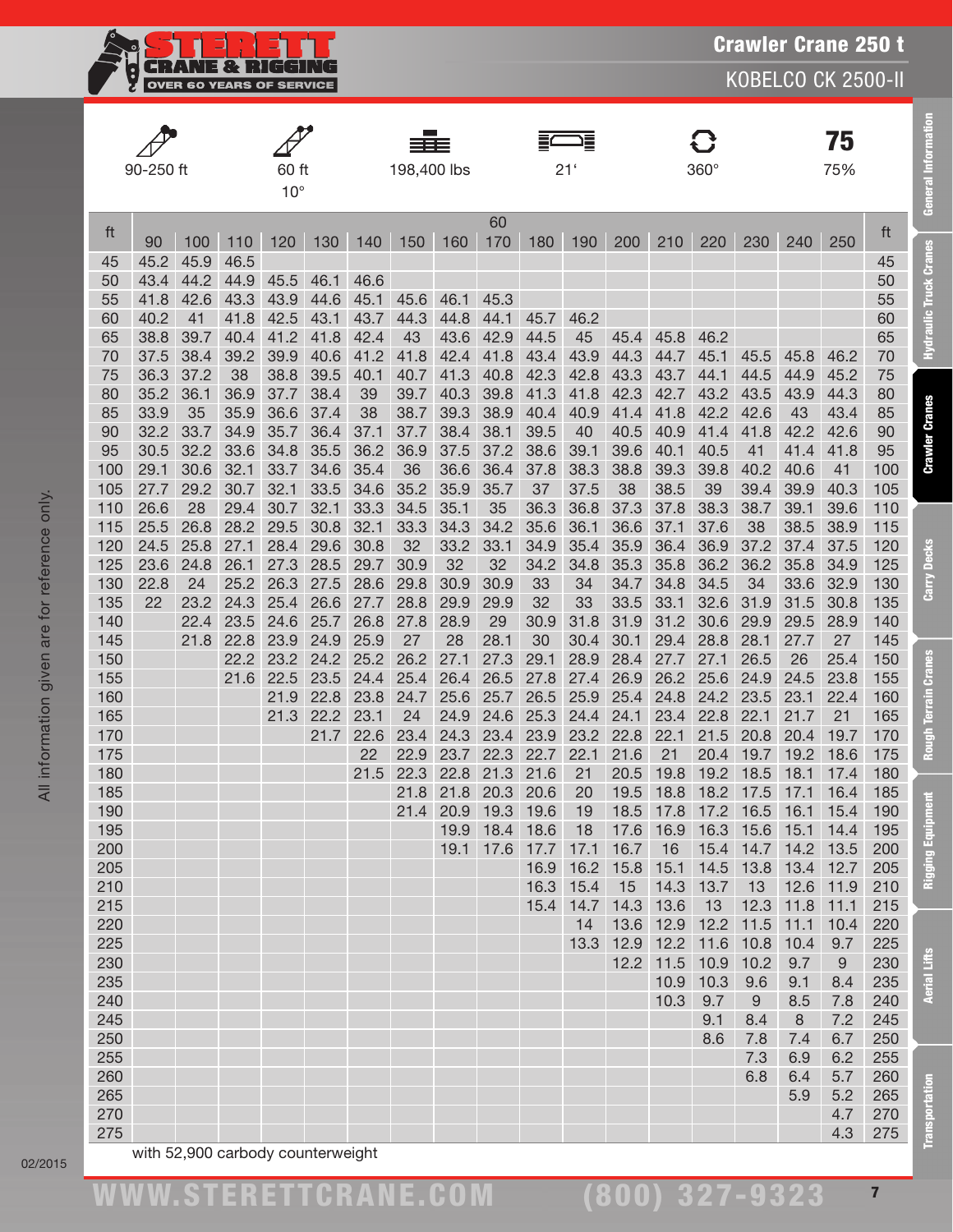KOBELCO CK 2500-II



| Information<br>General I      |            | 90-250 ft    |              |              | 80 ft<br>$10^{\circ}$ |              |              | 198,400 lbs  |              |                          |              | 21'          |                                          |                   | $360^\circ$  |                     |                       | 75<br>75%    |            |
|-------------------------------|------------|--------------|--------------|--------------|-----------------------|--------------|--------------|--------------|--------------|--------------------------|--------------|--------------|------------------------------------------|-------------------|--------------|---------------------|-----------------------|--------------|------------|
|                               | ft         | 90           | 100          | 110          | 120                   | 130          | 140          | 150          | 160          | 80<br>170                | 180          | 190          | 200                                      | 210               | 220          | 230                 | 240                   | 250          | ft         |
| <b>Hydraulic Truck Cranes</b> | 50         | 26.3         | 26.7         |              |                       |              |              |              |              |                          |              |              |                                          |                   |              |                     |                       |              | 50         |
|                               | 55         | 25.4         | 25.8         | 26.1         | 26.4                  | 26.7         |              |              |              |                          |              |              |                                          |                   |              |                     |                       |              | 55         |
|                               | 60         | 24.6         | 24.9         | 25.3         | 25.6                  | 25.9         | 26.2         | 26.4         |              |                          |              |              |                                          |                   |              |                     |                       |              | 60         |
|                               | 65<br>70   | 23.7<br>23   | 24.1<br>23.4 | 24.5<br>23.8 | 24.8<br>24.1          | 25.1<br>24.5 | 25.4<br>24.8 | 25.7<br>25   | 26<br>25.3   | 26.2<br>25.6             | 26.4<br>25.8 | 26           | 26.2                                     | 26.4              |              |                     |                       |              | 65<br>70   |
|                               | 75         | 22.2         | 22.7         | 23.1         | 23.4                  | 23.8         | 24.1         | 24.4         | 24.7         | 25                       | 25.2         | 25.4         |                                          | 25.6 25.9         | 26.1         | 26.1                | 26.4                  |              | 75         |
|                               | 80         | 21.5         | 22           | 22.4         | 22.8                  | 23.2         | 23.5         | 23.8         | 24.1         | 24.4                     | 24.6         | 24.9         | 25.1                                     | 25.3              | 25.5         | 25.6                | 25.9                  | 26.1         | 80         |
|                               | 85         | 20.8         | 21.3         | 21.8         | 22.2                  | 22.6         | 22.9         | 23.2         | 23.5         | 23.8                     | 24.1         | 24.3         | 24.6                                     | 24.8              | 25           | 25.1                | 25.4                  | 25.6         | 85         |
|                               | 90         | 20.2         | 20.7         | 21.1         | 21.6                  | 22           | 22.4         | 22.7         | 23           | 23.3                     | 23.6         | 23.8         | 24.1                                     | 24.3              | 24.5         | 24.6                | 24.9                  | 25.1         | 90         |
| <b>Crawler Cranes</b>         | 95         | 19.6         | 20.1         | 20.5         | 21                    | 21.4         | 21.8         | 22.1         | 22.5         | 22.8                     | 23.1         | 23.3         | 23.6                                     | 23.8              | 24           | 24.2                | 24.5                  | 24.7         | 95         |
|                               | 100        | 19           | 19.5         | 20           | 20.4                  | 20.8         | 21.2         | 21.6         | 22           | 22.3                     | 22.6         | 22.8         | 23.1                                     | 23.4              | 23.6         | 23.7                | 24                    | 24.2         | 100        |
|                               | 105        | 18.4         | 19           | 19.4         | 19.9                  | 20.3         | 20.7         | 21.1         | 21.4         | 21.8                     | 22.1         | 22.4         | 22.7                                     | 22.9              | 23.1         | 23.3                | 23.6                  | 23.8         | 105        |
|                               | 110        | 17.9         | 18.5         | 18.9         | 19.4                  | 19.8         | 20.2         | 20.6         | 21           | 21.3                     | 21.6         | 21.9         | 22.2 22.5                                |                   | 22.7         | 22.9                | 23.2                  | 23.4         | 110        |
|                               | 115        | 17.5         | 18           | 18.5         | 18.9                  | 19.3         | 19.7         | 20.1         | 20.5         | 20.8                     | 21.2         | 21.5         | 21.8 22.1                                |                   | 22.3         | 22.5                | 22.8                  | 23           | 115        |
|                               | 120        | 17           | 17.5         | 18           | 18.4                  | 18.9         | 19.3         | 19.7         | 20           | 20.4                     | 20.7         | 21           |                                          | 21.3 21.6         | 21.9         | 22.1                | 22.4                  | 22.6         | 120        |
|                               | 125        | 16.6         | 17.1         | 17.6         | 18                    | 18.4         | 18.9         | 19.2         | 19.6         | 20                       | 20.3         | 20.6         | 20.9                                     | 21.2              | 21.5         | 21.7                | 22                    | 22.3         | 125        |
| Carry Decks                   | 130<br>135 | 16.2<br>15.9 | 16.7<br>16.3 | 17.2<br>16.8 | 17.6<br>17.2          | 18<br>17.6   | 18.5<br>18.1 | 18.8<br>18.4 | 19.2<br>18.8 | 19.5<br>19.2             | 19.9<br>19.5 | 20.2<br>19.8 | 20.5<br>20.1                             | 20.8<br>20.4      | 21.1<br>20.7 | 21.3<br>20.9        | 21.6<br>21.3          | 21.9<br>21.5 | 130<br>135 |
|                               | 140        | 15.5         | 16           | 16.4         | 16.9                  | 17.3         | 17.7         | 18.1         | 18.4         | 18.8                     | 19.1         | 19.4         | 19.8                                     | 20.1              | 20.3         | 20.5                | 20.9                  | 21.1         | 140        |
|                               | 145        | 15.2         | 15.6         | 16.1         | 16.5                  | 16.9         | 17.3         | 17.7         | 18.1         | 18.4                     | 18.8         | 19.1         | 19.4                                     | 19.7              | 20           | 20.2                | 20.5                  | 20.8         | 145        |
|                               | 150        | 14.9         | 15.3         | 15.8         | 16.2                  | 16.6         | 17           | 17.4         | 17.7         | 18.1                     | 18.4         | 18.7         | 19.1                                     | 19.4              | 19.6         | 19.9                | 20.2                  | 20.4         | 150        |
|                               | 155        | 14.7         | 15.1         | 15.5         | 15.9                  | 16.3         | 16.7         | 17           | 17.4         | 17.8                     | 18.1         | 18.4         | 18.7                                     | 19                | 19.3         | 19.5                | 19.9                  | 20.1         | 155        |
|                               | 160        |              | 14.8         | 15.2         | 15.6                  | 16           | 16.4         | 16.7         | 17.1         | 17.4                     | 17.8         | 18.1         | 18.4                                     | 18.7              | 19           | 19.2                | 19.5                  | 19.8         | 160        |
|                               | 165        |              | 14.6         | 14.9         | 15.3                  | 15.7         | 16.1         | 16.4         | 16.8         | 17.1                     | 17.5         | 17.8         | 18.1                                     | 18.4              | 18.7         | 18.9                | 19.2                  | 19.5         | 165        |
|                               | 170        |              |              | 14.7         | 15.1                  | 15.4         | 15.8         | 16.2         | 16.5         | 16.8                     | 17.2         | 17.5         | 17.8                                     | 18.1              | 18.4         | 18.6                | 18.9                  | 19.2         | 170        |
| Rough Terrain Cranes          | 175        |              |              | 14.5         | 14.8                  | 15.2         | 15.5         | 15.9         | 16.2         | 16.6                     | 16.9         | 17.2         | 17.5                                     | 17.8              | 18.1         | 18.3                | 18.6                  | 18.9         | 175        |
|                               | 180        |              |              |              | 14.6                  | 15           | 15.3         | 15.6         | 16           | 16.3                     | 16.6         | 16.9         | 17.2                                     | 17.5              | 17.8         | 18                  | 18.4                  | 18.5         | 180        |
|                               | 185        |              |              |              |                       | 14.7         | 15.1         | 15.4         | 15.7         | 16.1                     | 16.4         | 16.7         | 17                                       | 17.3              | 17.6         | 17.8                | 18                    | 17.8         | 185        |
|                               | 190        |              |              |              |                       | 14.5         | 14.9         | 15.2<br>15   | 15.5         | 15.8                     | 16.1         | 16.4         | 16.7                                     | 17<br>16.8        | 17.3         | 17.5                | 17.2                  | 16.7         | 190        |
| $\ddot{a}$                    | 195<br>200 |              |              |              |                       |              | 14.7         | 14.5 14.8    | 15.3         | 15.6<br>15.1 15.4 15.7   | 15.9         | 16.2         | 16.5<br>16 16.3 16.5 16.5 15.9 15.5 14.9 |                   | 17.1         | 16.8                | 16.4                  | 15.8         | 195<br>200 |
|                               | 205        |              |              |              |                       |              |              |              |              | 14.6 14.9 15.2 15.5 15.7 |              |              | 16                                       |                   |              | 16.2 15.7 15.1 14.7 |                       | 14           | 205        |
|                               | 210        |              |              |              |                       |              |              | 14.4         | 14.7         | 15                       | 15.3         |              | 15.5 15.8 15.4 14.9 14.2 13.8            |                   |              |                     |                       | 13.2         | 210        |
| Rigging Equipm                | 215        |              |              |              |                       |              |              |              |              | 14.5 14.8                | 15.1         |              | 15.3 15.3 14.7                           |                   |              | 14.1 13.5 13.1      |                       | 12.4         | 215        |
|                               | 220        |              |              |              |                       |              |              |              |              | 14.6                     | 14.9         |              | 14.9 14.6                                | 14                |              | 13.4 12.7 12.3      |                       | 11.7         | 220        |
|                               | 225        |              |              |              |                       |              |              |              |              | 14.5                     |              |              | 14.6 14.2 13.9 13.3                      |                   | 12.7         | 12                  | 11.6                  | 11           | 225        |
|                               | 230        |              |              |              |                       |              |              |              |              |                          |              |              | 14.2 13.6 13.2 12.6                      |                   | 12           | $11.3$ 10.9         |                       | 10.3         | 230        |
|                               | 235        |              |              |              |                       |              |              |              |              |                          |              |              | 13.7 12.9 12.6 11.9 11.4 10.7            |                   |              |                     | 10.3                  | 9.6          | 235        |
|                               | 240        |              |              |              |                       |              |              |              |              |                          |              | 12.4         |                                          | 12 11.3 10.8 10.1 |              |                     | 9.7                   | 9            | 240        |
| <b>Aerial Lifts</b>           | 245        |              |              |              |                       |              |              |              |              |                          |              | 11.8         | 11.4                                     | 10.7              | 10.2         | 9.5                 | 9.1                   | 8.4          | 245        |
|                               | 250        |              |              |              |                       |              |              |              |              |                          |              |              | 10.8                                     | 10.2              | 9.6          | 8.9                 | 8.5                   | 7.9          | 250        |
|                               | 255        |              |              |              |                       |              |              |              |              |                          |              |              |                                          | 9.6               | 9.1          | 8.4                 | $\,8\,$               | 7.3          | 255        |
|                               | 260<br>265 |              |              |              |                       |              |              |              |              |                          |              |              |                                          | 9.1               | 8.5<br>8     | 7.9<br>7.4          | 7.5<br>$\overline{7}$ | 6.8<br>6.3   | 260<br>265 |
|                               | 270        |              |              |              |                       |              |              |              |              |                          |              |              |                                          |                   | 7.5          | 6.9                 | 6.5                   | 5.8          | 270        |
|                               | 275        |              |              |              |                       |              |              |              |              |                          |              |              |                                          |                   |              | 6.4                 | $6\phantom{1}6$       | 5.3          | 275        |
|                               | 280        |              |              |              |                       |              |              |              |              |                          |              |              |                                          |                   |              |                     | 5.6                   | 4.9          | 280        |
|                               | 285        |              |              |              |                       |              |              |              |              |                          |              |              |                                          |                   |              |                     | 5.1                   | 4.5          | 285        |
| <b>Transportation</b>         | 290        |              |              |              |                       |              |              |              |              |                          |              |              |                                          |                   |              |                     |                       | 4.1          | 290        |
|                               | 295        |              |              |              |                       |              |              |              |              |                          |              |              |                                          |                   |              |                     |                       | 3.7          | 295        |

with 52,900 carbody counterweight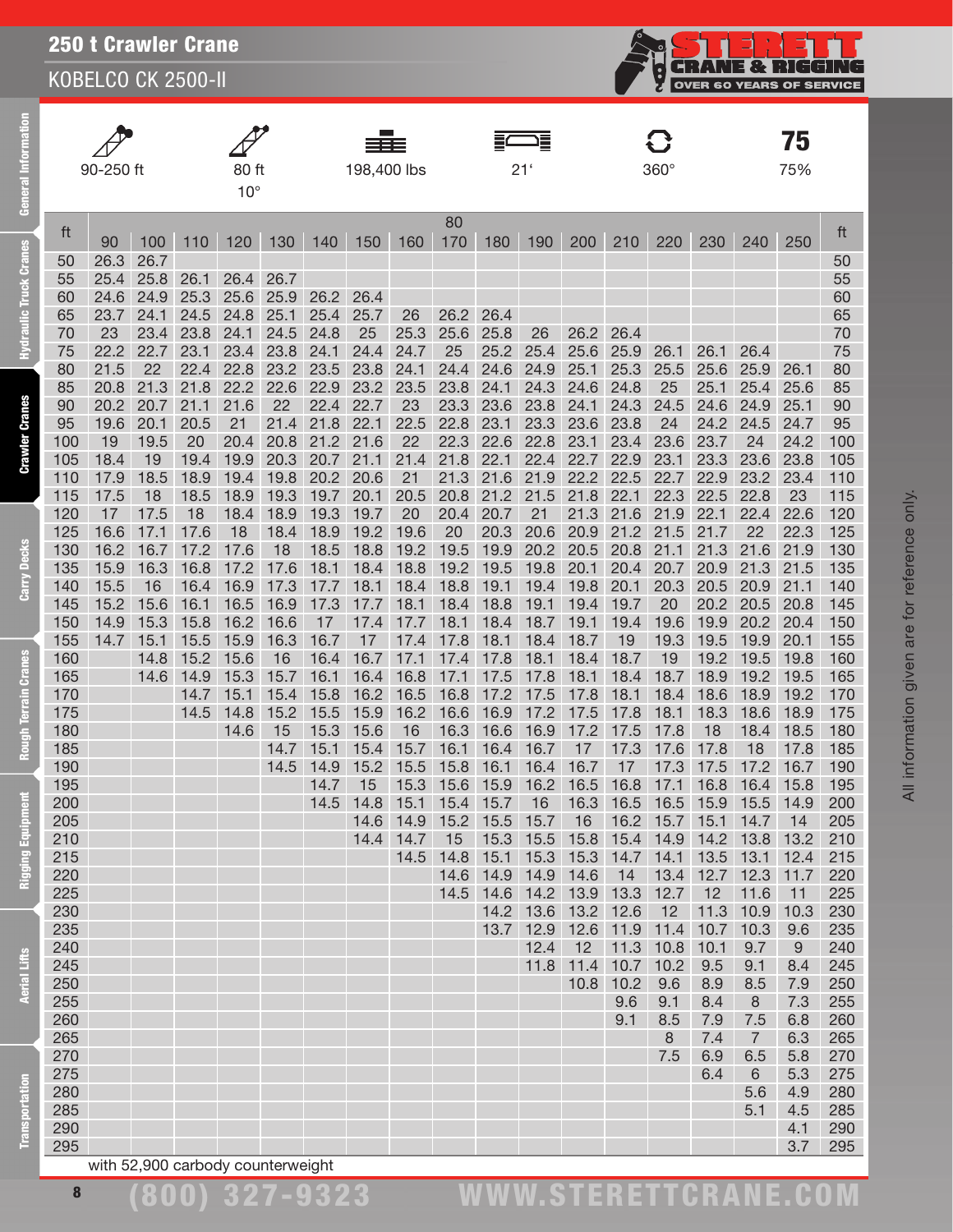

|            | 90-250 ft    |              |                | 100 ft       |              |              | 198,400 lbs  |              |              |              | Ē<br>21'     |              |              | $360^\circ$      |              |                | 75<br>75%             |            |
|------------|--------------|--------------|----------------|--------------|--------------|--------------|--------------|--------------|--------------|--------------|--------------|--------------|--------------|------------------|--------------|----------------|-----------------------|------------|
|            |              |              |                | $10^{\circ}$ |              |              |              |              |              |              |              |              |              |                  |              |                |                       |            |
| ft         | 90           | 100          | 110            | 120          | 130          | 140          | 150          | 160          | 100<br>170   | 180          | 190          | 200          | 210          | 220              | 230          | 240            | 250                   | ft         |
| 55         | 14.8         |              |                |              |              |              |              |              |              |              |              |              |              |                  |              |                |                       | 55         |
| 60<br>65   | 14.2<br>13.7 | 14.4<br>13.9 | 14.6<br>14.1   | 14.8<br>14.3 | 14.6         | 14.8         |              |              |              |              |              |              |              |                  |              |                |                       | 60<br>65   |
| 70         | 13.2         | 13.4         | 13.6           | 13.8         | 14.1         | 14.3         | 14.3         | 14.5         | 14.7         |              |              |              |              |                  |              |                |                       | 70         |
| 75         | 12.7         | 12.9         | 13.1           | 13.4         | 13.6         | 13.8         | 13.9         | 14.1         | 14.2         | 14.4         | 14.5         | 14.7         |              |                  |              |                |                       | 75         |
| 80         | 12.2         | 12.4         | 12.7           | 12.9         | 13.1         | 13.3         | 13.5         | 13.7         | 13.8         | 14           | 14.1         | 14.2         | 14.4         | 14.4             | 14.6         |                |                       | 80         |
| 85<br>90   | 11.7<br>11.3 | 12.1<br>11.6 | 12.3<br>11.8   | 12.5<br>12.1 | 12.8<br>12.3 | 12.9<br>12.5 | 13<br>12.7   | 13.2<br>12.9 | 13.4<br>13.1 | 13.6<br>13.3 | 13.6<br>13.3 | 13.9<br>13.5 | 14.1<br>13.7 | 14.1<br>13.7     | 14.3<br>14   | 14.3<br>14     | 14.5<br>14.2          | 85<br>90   |
| 95         | 11           | 11.2         | 11.4           | 11.7         | 11.9         | 12.1         | 12.3         | 12.5         | 12.7         | 13           | 13           | 13.2         | 13.4         | 13.4             | 13.6         | 13.7           | 13.8                  | 95         |
| 100        | 10.6         | 10.9         | 11.1           | 11.3         | 11.5         | 11.7         | 12           | 12.2         | 12.4         | 12.6         | 12.6         | 12.9         | 13.1         | 13.1             | 13.3         | 13.5           | 13.5                  | 100        |
| 105        | 10.3         | 10.5         | 10.8           | 11           | 11<br>.2     | 11.4         | 11.7         | 11.9         | 12.1         | 12.3         | 12.3         | 12.5         | 12.7         | 13               | 13           | 13.2           | 13.2                  | 105        |
| 110        | 10           | 10.2         | 10.5           | 10.7         | 10.9         | 11.1         | 11.4         | 11.5         | 11.7         | 12           | 12.1         | 12.2         | 12.4         | 12.6             | 12.6         | 12.8           | 13                    | 110        |
| 115<br>120 | 9.7<br>9.4   | 9.9<br>9.6   | 10.1<br>9.9    | 10.4<br>10.1 | 10.6<br>10.4 | 10.9<br>10.6 | 11.1<br>10.8 | 11.2<br>10.9 | 11.4<br>11.1 | 11.6<br>11.4 | 11.8<br>11.5 | 12<br>11.7   | 12.1<br>11.8 | 12.3<br>12       | 12.4<br>12.2 | 12.5<br>12.2   | 12.7<br>12.5          | 115<br>120 |
| 125        | 9.2          | 9.4          | 9.6            | 9.8          | 10.1         | 10.3         | 10.5         | 10.7         | 10.9         | 11.1         | 11.2         | 11.4         | 11.6         | 11.8             | 11.8         | 12.1           | 12.3                  | 125        |
| 130        | 8.9          | 9.1          | 9.4            | 9.6          | 9.8          | 10.1         | 10.3         | 10.4         | 10.6         | 10.8         | 11           | 11.2         | 11.3         | 11.5             | 11.7         | 11.7           | 11.9                  | 130        |
| 135        | 8.7          | 8.9          | 9.1            | 9.4          | 9.6          | 9.8          | 10           | 10.2         | 10.4         | 10.6         | 10.7         | 10.9         | 11.1         | 11.3             | 11.4         | 11.5           | 11.7                  | 135        |
| 140        | 8.5          | 8.7          | 8.9            | 9.2          | 9.4          | 9.6          | 9.8          | 10           | 10.2         | 10.4         | 10.5         | 10.7         | 10.9         | 11               | 11.1         | 11.3           | 11.5                  | 140        |
| 145<br>150 | 8.3<br>8.1   | 8.5<br>8.4   | 8.7<br>8.5     | 9<br>8.8     | 9.2<br>$9\,$ | 9.4<br>9.2   | 9.6<br>9.4   | 9.8<br>9.6   | 10<br>9.8    | 10.2<br>10   | 10.3<br>10.1 | 10.5<br>10.3 | 10.7<br>10.4 | 10.7<br>10.6     | 11<br>10.8   | 11.1<br>10.9   | 11.2<br>11            | 145<br>150 |
| 155        | 8            | 8.2          | 8.3            | 8.6          | 8.8          | 9            | 9.2          | 9.4          | 9.6          | 9.8          | 9.9          | 10           | 10.2         | 10.4             | 10.6         | 10.7           | 10.8                  | 155        |
| 160        | 7.8          | 8            | 8.2            | 8.4          | 8.6          | 8.8          | 9            | 9.2          | 9.4          | 9.6          | 9.7          | 9.8          | 10           | 10.2             | 10.4         | 10.5           | 10.7                  | 160        |
| 165        | 7.6          | 7.9          | 8.1            | 8.3          | 8.4          | 8.6          | 8.8          | $9\,$        | 9.2          | 9.4          | 9.5          | 9.6          | 9.8          | 10               | 10.1         | 10.3           | 10.5                  | 165        |
| 170        | 7.3          | 7.7          | 7.9            | 8.1          | 8.3          | 8.4          | 8.7          | 8.8          | 9            | 9.2          | 9.4          | 9.5          | 9.7          | 9.8              | 9.9          | 10.1           | 10.3                  | 170        |
| 175<br>180 | 7.1          | 7.5<br>7.3   | 7.7<br>7.6     | 8<br>7.8     | 8.2<br>8     | 8.3<br>8.2   | 8.5<br>8.4   | 8.6<br>8.5   | 8.8<br>8.7   | 9.1<br>8.9   | 9.1<br>9     | 9.3<br>9.2   | 9.5<br>9.3   | 9.6<br>9.5       | 9.7<br>9.6   | 10<br>9.8      | 10.1<br>9.9           | 175<br>180 |
| 185        |              | 6.8          | 7.4            | 7.6          | 7.8          | 8.1          | 8.3          | 8.3          | 8.5          | 8.7          | 8.8          | 9            | 9.2          | 9.4              | 9.4          | 9.6            | 9.8                   | 185        |
| 190        |              |              | $\overline{7}$ | 7.5          | 7.7          | 7.9          | 8.1          | 8.2          | 8.4          | 8.6          | 8.6          | 8.8          | 9            | 9.2              | 9.2          | 9.4            | 9.7                   | 190        |
| 195        |              |              |                | 7.4          | 7.5          | 7.8          | 7.9          | 8.1          | 8.3          | 8.4          | 8.5          | 8.7          | 8.9          | 9.1              | 9.2          | 9.3            | 9.5                   | 195        |
| 200        |              |              |                | 7.3          | 7.4<br>7.4   | 7.7<br>7.6   | 7.8<br>7.6   | 8<br>7.9     | 8.2<br>8.1   | 8.3<br>8.2   | 8.4<br>8.3   | 8.6<br>8.5   | 8.8<br>8.6   | 8.9<br>8.7       | 9.1<br>8.9   | 9.1<br>9       | 9.3<br>9.2            | 200<br>205 |
| 205<br>210 |              |              |                |              | 7.2          | 7.4          | 7.5          | 7.8          | 7.9          | 8.1          | 8.1          | 8.3          | 8.5          | 8.6              | 8.8          | 8.9            | 9                     | 210        |
| 215        |              |              |                |              |              | 7.3          | 7.4          | 7.7          | 7.7          | 7.9          | 8.1          | 8.2          | 8.4          | 8.5              | 8.6          | 8.8            | 8.9                   | 215        |
| 220        |              |              |                |              |              |              | 7.3          | 7.6          | 7.7          | 7.8          | $\,8\,$      | $\,8\,$      | 8.3          | 8.4              | 8.5          | 8.7            | 8.7                   | 220        |
| 225        |              |              |                |              |              |              | 7.1          | 7.5          | 7.6          | 7.7          | 7.8          | 7.9          | 8.1          | 8.3              | 8.4          | 8.5            | 8.6                   | 225        |
| 230<br>235 |              |              |                |              |              |              | 6.7          | 7.4<br>7.1   | 7.4<br>7.4   | 7.7<br>7.5   | 7.7<br>7.7   | 7.9<br>7.7   | 8<br>7.9     | 8.1<br>8.1       | 8.3<br>8.2   | 8.3<br>8.3     | 8.5<br>8.4            | 230<br>235 |
| 240        |              |              |                |              |              |              |              |              | 7.2          | 7.4          | 7.5          | 7.7          | 7.8          | $\boldsymbol{8}$ | 8.1          | 8.2            | 8.2                   | 240        |
| 245        |              |              |                |              |              |              |              |              | 6.8          | 7.4          | 7.4          | 7.6          | 7.7          | 7.9              | $\,8\,$      | 8              | 8.1                   | 245        |
| 250        |              |              |                |              |              |              |              |              |              | 7.2          | 7.4          | 7.4          | 7.6          | 7.8              | 7.9          | 7.9            | 8.1                   | 250        |
| 255        |              |              |                |              |              |              |              |              |              |              | 7.3          | 7.4          | 7.5          | 7.7              | 7.7          | 7.9            | 7.7                   | 255        |
| 260<br>265 |              |              |                |              |              |              |              |              |              |              | 7.1          | 7.3<br>7.2   | 7.4<br>7.4   | 7.6<br>7.4       | 7.5<br>7.4   | 7.6<br>7.4     | 7.4<br>$\overline{7}$ | 260<br>265 |
| 270        |              |              |                |              |              |              |              |              |              |              |              | 7.1          | 7.4          | 7.4              | 7.2          | 7.1            | 6.5                   | 270        |
| 275        |              |              |                |              |              |              |              |              |              |              |              |              | 7.2          | 7.2              | 6.8          | 6.6            | $6\phantom{1}$        | 275        |
| 280        |              |              |                |              |              |              |              |              |              |              |              |              | 7.1          | 6.9              | 6.5          | 6.1            | 5.6                   | 280        |
| 285<br>290 |              |              |                |              |              |              |              |              |              |              |              |              |              | 6.7              | 6.2<br>5.8   | 5.6<br>5.1     | 5.2<br>4.7            | 285<br>290 |
| 295        |              |              |                |              |              |              |              |              |              |              |              |              |              |                  | 5.5          | 4.6            | 4.4                   | 295        |
| 300        |              |              |                |              |              |              |              |              |              |              |              |              |              |                  |              | 4.3            | 3.9                   | 300        |
| 305        |              |              |                |              |              |              |              |              |              |              |              |              |              |                  |              | $\overline{4}$ | 3.6                   | 305        |
| 310        |              |              |                |              |              |              |              |              |              |              |              |              |              |                  |              |                | 3.4                   | 310        |

02/2015

(800) 327-9323

Transportation Aerial Lifts Rigging Equipment Rough Terrain Cranes Carry Decks Crawler Cranes Hydraulic Truck Cranes General Information

**Rough Terrain Cranes** 

**Rigging Equipment** 

**Aerial Lifts** 

**Transportation** 

Carry Decks

**General Information** 

**Hydraulic Truck Cranes**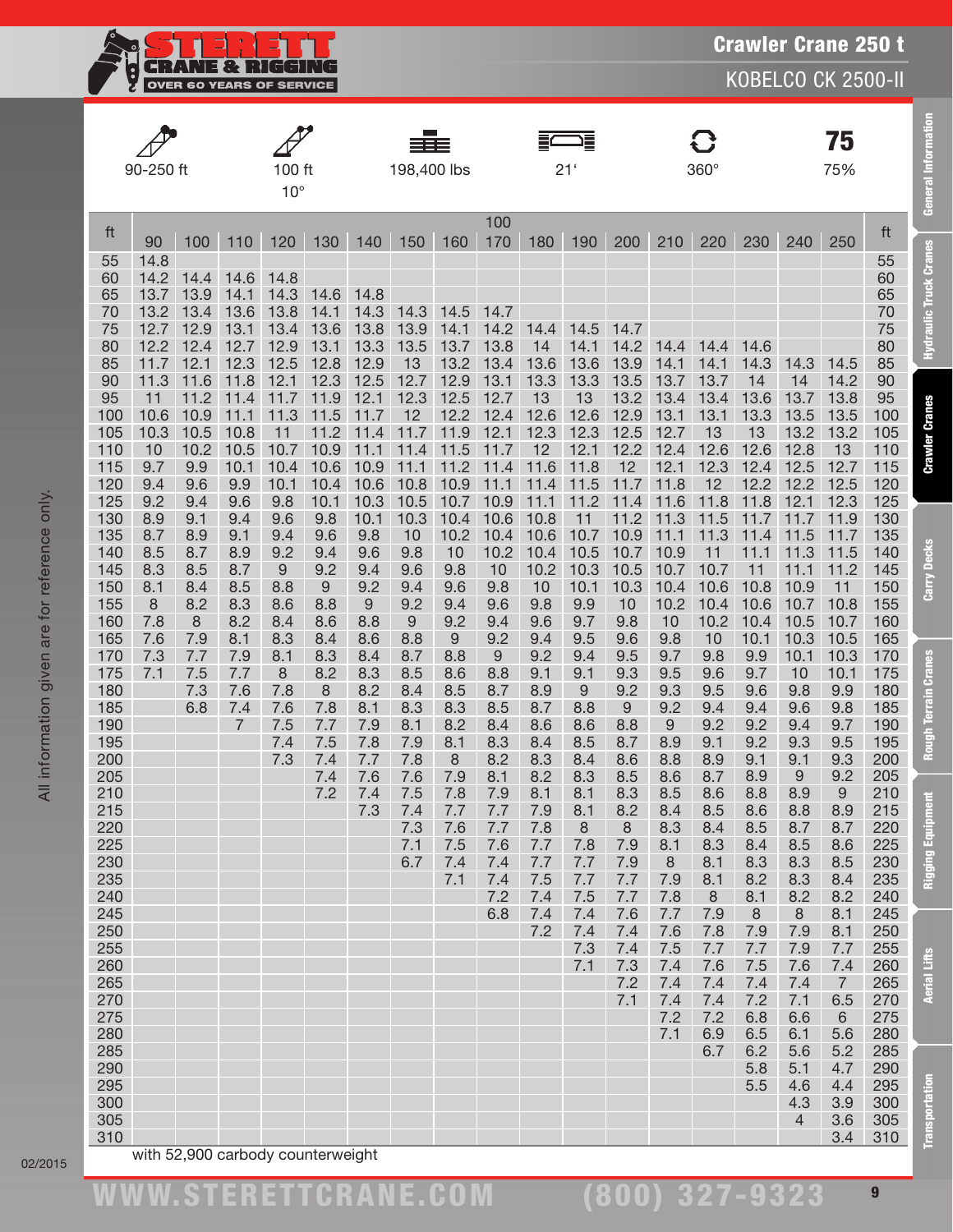#### KOBELCO CK 2500-II



eral Information Ē **Cra** 



(800) 327-9323 www.STERETTCRAnE.Com

 $4'$   $7''$ 

Trans

 $\bar{\infty}$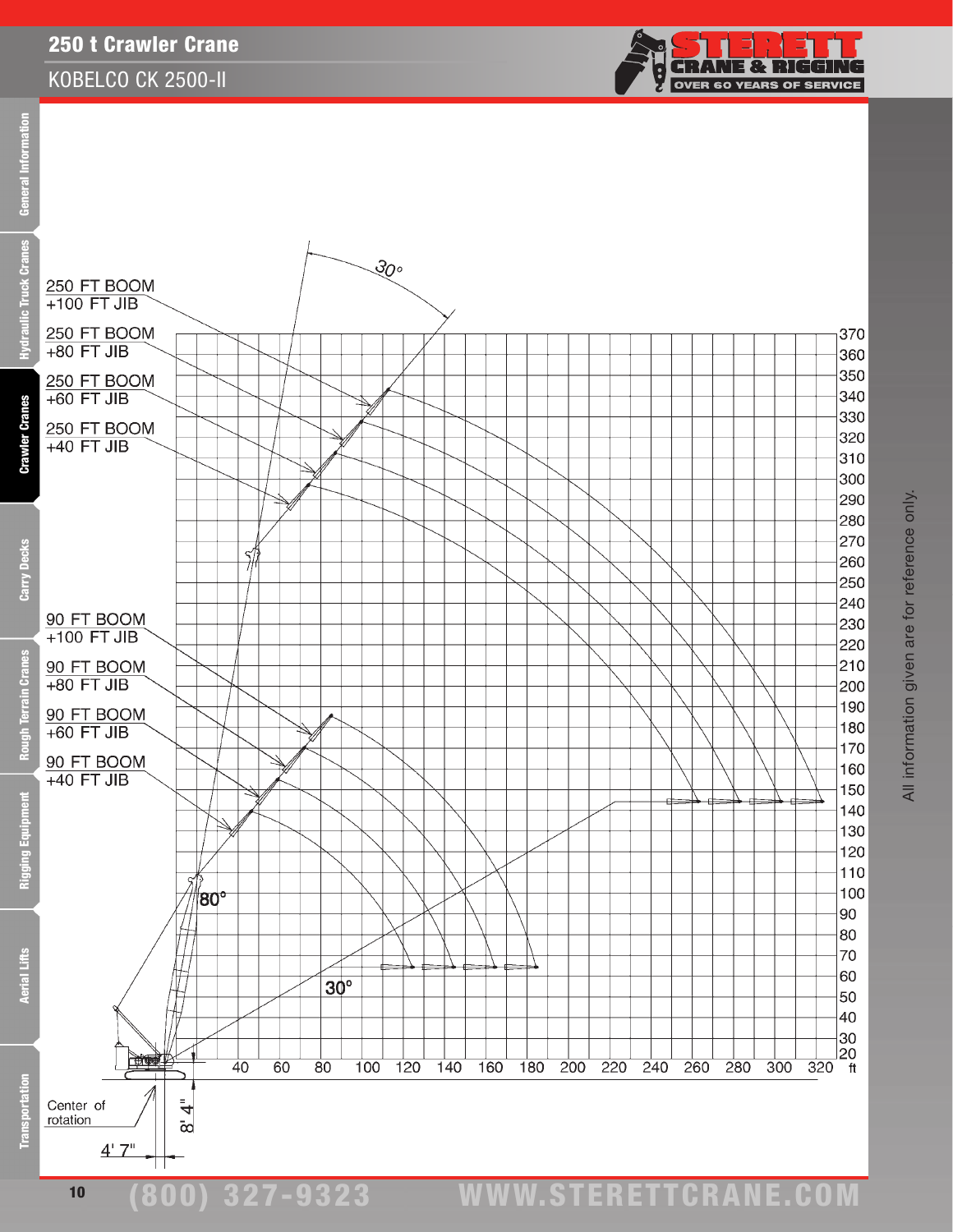**CRANE & RIGGING**<br>OVER 60 YEARS OF SERVICE Ę

KOBELCO CK 2500-II

|            |              |            |                                   |              |              |              | ≡≡≡          |              |              |              | Ξ               |            |                |            |                |                | 75           |            |
|------------|--------------|------------|-----------------------------------|--------------|--------------|--------------|--------------|--------------|--------------|--------------|-----------------|------------|----------------|------------|----------------|----------------|--------------|------------|
|            | 90-250 ft    |            |                                   | 40 ft        |              |              | 198,400 lbs  |              |              |              | 21 <sup>1</sup> |            |                | 360°       |                |                | 75%          |            |
|            |              |            |                                   | $30^\circ$   |              |              |              |              |              |              |                 |            |                |            |                |                |              |            |
| ft         | 90           | 100        | 110                               | 120          | 130          | 140          | 150          | 160          | 40<br>170    | 180          | 190             | 200        | 210            | 220        | 230            | 240            | 250          | ft         |
| 50         | 41.7         | 42.1       | 42.4                              |              |              |              |              |              |              |              |                 |            |                |            |                |                |              | 50         |
| 55         | 40.5         | 41.1       | 41.5                              | 41.8         | 42.1         | 42.3         |              |              |              |              |                 |            |                |            |                |                |              | 55         |
| 60         | 39           | 39.9       | 40.6                              | 41           | 41.3         | 41.6         | 41.9         | 42.1         |              |              |                 |            |                |            |                |                |              | 60         |
| 65         | 37.3         | 38.2       | 39.1                              | 39.9         | 40.6         | 40.9         | 41.2         | 41.4         | 41.7         | 41.9         | 42.1            |            |                |            |                |                |              | 65         |
| 70         | 35.7         | 36.7       | 37.6                              | 38.5         | 39.3         | 39.8         | 40.4         | 40.8         | 41.1         | 41.3         | 41.5            | 41.7       | 41.9           | 42         |                |                |              | 70         |
| 75         | 34.3         | 35.3       | 36.3                              | 37.1         | 37.9         | 38.6         | 39.3         | 39.9         | 40.3         | 40.7         | 41              | 41.2       | 41.4           | 41.5       | 41.7           | 41.9           | 42           | 75         |
| 80         | 33.1         | 34.1       | 35                                | 35.9         | 36.6         | 37.4         | 38.1         | 38.7         | 39.3         | 39.9         | 40.3            | 40.6       | 40.9           | 41.1       | 41.2           | 41.4           | 41.5         | 80         |
| 85         | 32           | 33         | 33.9                              | 34.7         | 35.5         | 36.2         | 36.9         | 37.6         | 38.2         | 38.8         | 39.3            | 39.8       | 40.4           | 40.6       | 40.8           | 41             | 41.1         | 85         |
| 90         | 31           | 32         | 32.8                              | 33.7         | 34.5         | 35.2         | 35.9         | 36.6         | 37.2         | 37.8         | 38.3            | 38.8       | 39.4           | 39.7       | 40.1           | 40.5           | 40.7         | 90         |
| 95         | 30.1         | 31<br>30.2 | 31.9<br>31.1                      | 32.7<br>31.9 | 33.5<br>32.6 | 34.3         | 35           | 35.6<br>34.7 | 36.2         | 36.8         | 37.4            | 37.9<br>37 | 38.4           | 38.9       | 39.3           | 39.8<br>38.9   | 40.1<br>39.3 | 95         |
| 100<br>105 | 29.4<br>28.7 | 29.5       | 30.3                              | 31.1         | 31.8         | 33.4<br>32.5 | 34.1<br>33.2 | 33.9         | 35.3<br>34.5 | 35.9<br>35.1 | 36.5<br>35.6    | 36.2       | 37.5<br>36.7   | 38<br>37.1 | 38.4<br>37.6   | 38             | 38.5         | 100<br>105 |
| 110        | 28.1         | 28.9       | 29.6                              | 30.4         | 31.1         | 31.8         | 32.5         | 33.1         | 33.7         | 34.3         | 34.9            | 35.4       | 35.9           | 36.4       | 36.8           | 37.3           | 37.7         | 110        |
| 115        | 27.7         | 28.3       | 29                                | 29.7         | 30.4         | 31.1         | 31.8         | 32.4         | 33           | 33.6         | 34.1            | 34.6       | 35.2           | 35.6       | 36.1           | 36.5           | 37           | 115        |
| 120        | 27.4         | 27.9       | 28.5                              | 29.1         | 29.8         | 30.5         | 31.1         | 31.7         | 32.3         | 32.9         | 33.4            | 34         | 34.5           | 34.9       | 35.4           | 35.8           | 36.3         | 120        |
| 125        |              | 27.5       | 28                                | 28.6         | 29.2         | 29.9         | 30.5         | 31.1         | 31.7         | 32.2         | 32.8            | 33.3       | 33.8           | 34.3       | 34.7           | 35.1           | 35.5         | 125        |
| 130        |              | 27.4       | 27.7                              | 28.2         | 28.8         | 29.3         | 29.9         | 30.5         | 31.1         | 31.6         | 32.2            | 32.7       | 33.2           | 33.7       | 33.9           | 33.6           | 33.3         | 130        |
| 135        |              |            | 27.4                              | 27.8         | 28.3         | 28.9         | 29.4         | 30           | 30.5         | 31.1         | 31.6            | 32.1       | 32.5           | 32.3       | 32             | 31.7           | 31.2         | 135        |
| 140        |              |            | 27.3                              | 27.5         | 27.9         | 28.5         | 29           | 29.5         | 30           | 30.6         | 31.1            | 31.2       | 31.3           | 30.7       | 30             | 29.8           | 29.1         | 140        |
| 145        |              |            |                                   | 27.3         | 27.6         | 28.1         | 28.5         | 29.1         | 29.6         | 30           | 30.4            | 29.9       | 29.5           | 28.8       | 28.2           | 27.9           | 27.3         | 145        |
| 150        |              |            |                                   |              | 27.4         | 27.8         | 28.2         | 28.6         | 29.1         | 29.2         | 28.7            | 28.3       | 27.6           | 27.2       | 26.5           | 26.1           | 25.6         | 150        |
| 155        |              |            |                                   |              | 27.3         | 27.5         | 27.9         | 28.3         | 28.1         | 27.7         | 27.2            | 26.7       | 26.1           | 25.6       | 25             | 24.5           | 23.9         | 155        |
| 160        |              |            |                                   |              |              | 27.3         | 27.3         | 27.4         | 26.8         | 26.2         | 25.6            | 25.3       | 24.6           | 24.1       | 23.4           | 23.1           | 22.4         | 160        |
| 165        |              |            |                                   |              |              | 27           | 26.4         | 26           | 25.5         | 24.8         | 24.2            | 23.9       | 23.3           | 22.6       | 22             | 21.7           | 21.1         | 165        |
| 170        |              |            |                                   |              |              |              | 25           | 24.8         | 24.1         | 23.5         | 22.8            | 22.6       | 21.9           | 21.3       | 20.6           | 20.4           | 19.7         | 170        |
| 175        |              |            |                                   |              |              |              | 23.8         | 23.5         | 22.9         | 22.3         | 21.6            | 21.4       | 20.7           | 20.1       | 19.4           | 19.2           | 18.5         | 175        |
| 180        |              |            |                                   |              |              |              |              | 22.3         | 21.8         | 21.1         | 20.5            | 20.2       | 19.6           | 19         | 18.2           | 18             | 17.4         | 180        |
| 185        |              |            |                                   |              |              |              |              |              | 20.6         | 20           | 19.5            |            | 19.1 18.4 17.9 |            | 17.1           | 16.9           | 16.2         | 185        |
| 190        |              |            |                                   |              |              |              |              |              | 19.6         | 19           | 18.3            | 18.1       | 17.4           |            |                | 16.8 16.1 15.9 | 15.2         | 190        |
| 195        |              |            |                                   |              |              |              |              |              |              | 18.1         | 17.3            | 17.1       | 16.4           | 15.9       | 15.1           | 14.9           | 14.2         | 195        |
| 200        |              |            |                                   |              |              |              |              |              |              | 17.1         | 16.4            | 16.2       | 15.5           | 15         | 14.2           | 14             | 13.3         | 200        |
| 205        |              |            |                                   |              |              |              |              |              |              |              | 15.6            | 15.3       | 14.7           | 14         | 13.4           | 13.1           | 12.5         | 205        |
| 210        |              |            |                                   |              |              |              |              |              |              |              |                 | 14.5       | 13.8           |            | 13.2 12.5      | 12.3           | 11.6         | 210        |
| 215        |              |            |                                   |              |              |              |              |              |              |              |                 | 13.7       | 13             |            | 12.5 11.8 11.5 |                | 10.8         | 215        |
| 220        |              |            |                                   |              |              |              |              |              |              |              |                 |            | 12.3           |            | $11.7$ 11.1    | 10.7           | 10           | 220        |
| 225        |              |            |                                   |              |              |              |              |              |              |              |                 |            | 11.6           | 10.9       | 10.3           | 10             | 9.2          | 225        |
| 230        |              |            |                                   |              |              |              |              |              |              |              |                 |            |                | 10.3       | 9.6            | 9.2            | 8.5          | 230        |
| 235        |              |            |                                   |              |              |              |              |              |              |              |                 |            |                | 9.6        | 8.9            | 8.5            | 7.8          | 235        |
| 240        |              |            |                                   |              |              |              |              |              |              |              |                 |            |                |            | 8.4            | 7.8            | 7.3          | 240        |
| 245        |              |            |                                   |              |              |              |              |              |              |              |                 |            |                |            |                | 7.2            | 6.7          | 245        |
| 250        |              |            |                                   |              |              |              |              |              |              |              |                 |            |                |            |                | 6.7            | 6.1          | 250        |
| 255        |              |            |                                   |              |              |              |              |              |              |              |                 |            |                |            |                |                | 5.6          | 255        |
| 260        |              |            |                                   |              |              |              |              |              |              |              |                 |            |                |            |                |                | 5            | 260        |
|            |              |            | with 52,900 carbody counterweight |              |              |              |              |              |              |              |                 |            |                |            |                |                |              |            |

02/2015

Transportation Aerial Lifts Rigging Equipment Rough Terrain Cranes Carry Decks Crawler Cranes Hydraulic Truck Cranes General Information

**Rough Terrain Cranes** 

**Rigging Equipment** 

**Aerial Lifts** 

**Transportation** 

Carry Decks

**General Information** 

**Hydraulic Truck Cranes**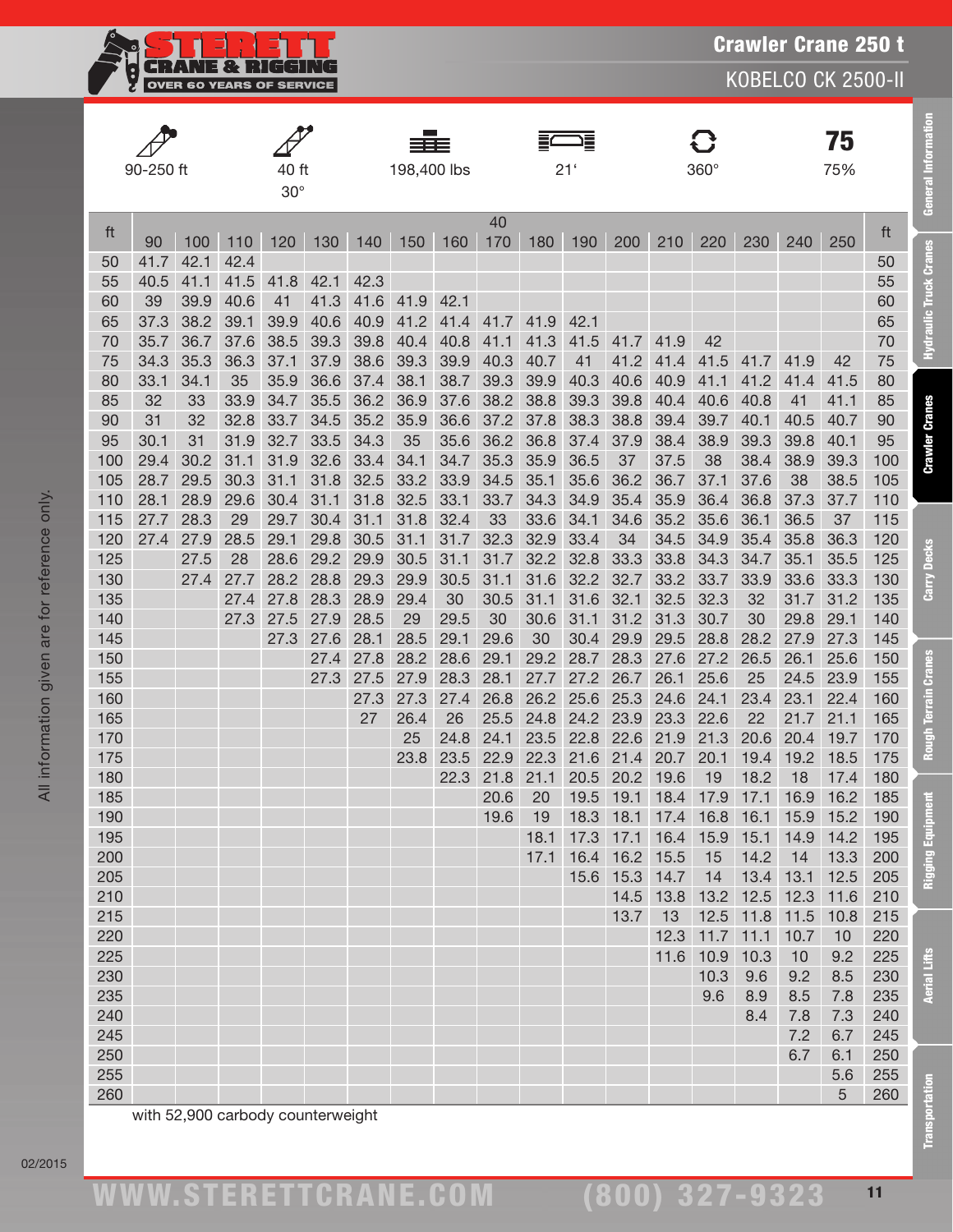KOBELCO CK 2500-II



| ē                  |            | 90-250 ft    |              |              | 60 ft        |              |            | 198,400 lbs  |            |                |              | 21'          |              |                | $360^\circ$       |              |                | 75<br>75%                   |            |
|--------------------|------------|--------------|--------------|--------------|--------------|--------------|------------|--------------|------------|----------------|--------------|--------------|--------------|----------------|-------------------|--------------|----------------|-----------------------------|------------|
| ق                  |            |              |              |              | $30^\circ$   |              |            |              |            |                |              |              |              |                |                   |              |                |                             |            |
|                    | ft         | 90           | 100          | 110          | 120          | 130          | 140        | 150          | 160        | 60<br>170      | 180          | 190          | 200          | 210            | 220               | 230          | 240            | 250                         | ft         |
| ck Cranes          | 60         | 29.5         |              |              |              |              |            |              |            |                |              |              |              |                |                   |              |                |                             | 60         |
|                    | 65         | 29.5         | 29.5         | 29.5         | 29.5         |              |            |              |            |                |              |              |              |                |                   |              |                |                             | 65         |
|                    | 70         | 29.1         | 29.3         | 29.5         | 29.5         | 29.5         | 29.5       | 29.5         |            |                |              |              |              |                |                   |              |                |                             | 70         |
| ulic Tru           | 75         | 28.4         | 28.8         | 29.1         | 29.3         | 29.5         | 29.5       | 29.5         | 29.5       | 29.5           | 29.5         |              |              |                |                   |              |                |                             | 75         |
|                    | 80         | 27.5         | 28.1         | 28.5         | 28.8         | 29           | 29.3       | 29.5         | 29.5       | 29.5           | 29.5         | 29.5         | 29.5         | 29.5           |                   |              |                |                             | 80         |
|                    | 85         | 26.4         | 27.1         | 27.7         | 28.3         | 28.5         | 28.8       | 29           | 29.2       | 29.4           | 29.3         | 29.5         | 29.5         | 29.5           | 29.5              | 29.5         |                |                             | 85         |
|                    | 90         | 25.4         | 26.1         | 26.7         | 27.3         | 27.8         | 28.3       | 28.6         | 28.8       | 29             | 29.1         | 29.3         | 29.4         | 29.4           | 29.5              | 29.5         | 29.5           | 29.5                        | 90         |
| Cranes             | 95         | 24.5         | 25.2         | 25.8         | 26.5         | 27           | 27.6       | 27.9         | 28.3       | 28.6           | 28.8         | 28.9         | 29.1         | 29.3           | 29.4              | 29.4         | 29.5           | 29.4                        | 95         |
|                    | 100        | 23.7         | 24.4         | 25           | 25.6         | 26.2         | 26.7       | 27.2         | 27.7       | 28.1           | 28.3         | 28.6         | 28.7         | 28.9           | 29.1              | 29.2         | 29.3           | 29.3                        | 100        |
| Crawler            | 105        | 22.9         | 23.6         | 24.2         | 24.9         | 25.4         | 26         | 26.5         | 26.9       | 27.4           | 27.8         | 28.2         | 28.4         | 28.6           | 28.7              | 28.9         | 29             | 29.1                        | 105        |
|                    | 110        | 22.3         | 22.9         | 23.6         | 24.2         | 24.7         | 25.3       | 25.8         | 26.2       | 26.7           | 27.1         | 27.5         | 27.9         | 28.2           | 28.4              | 28.6         | 28.7           | 28.8                        | 110        |
|                    | 115        | 21.7         | 22.3         | 22.9         | 23.5         | 24.1         | 24.6       | 25.1         | 25.6       | 26             | 26.5         | 26.9         | 27.3         | 27.7           | 27.9              | 28.2         | 28.4           | 28.5                        | 115        |
|                    | 120<br>125 | 21.1<br>20.7 | 21.8<br>21.2 | 22.4<br>21.8 | 22.9<br>22.4 | 23.5<br>22.9 | 24<br>23.4 | 24.5<br>23.9 | 25<br>24.4 | 25.4<br>24.8   | 25.8<br>25.3 | 26.3<br>25.7 | 26.7<br>26.1 | 27<br>26.4     | 27.4<br>26.8      | 27.7<br>27.2 | 28<br>27.5     | 28.3<br>28                  | 120<br>125 |
|                    | 130        | 20.3         | 20.8         | 21.3         | 21.9         | 22.4         | 22.9       | 23.4         | 23.9       | 24.3           | 24.7         | 25.1         | 25.5         | 25.9           | 26.3              | 26.6         | 26.9           | 27.3                        | 130        |
| <b>Decks</b>       | 135        | 20           | 20.4         | 20.9         | 21.4         | 21.9         | 22.4       | 22.9         | 23.4       | 23.8           | 24.2         | 24.6         | 25           | 25.4           | 25.7              | 26.1         | 26.4           | 26.7                        | 135        |
|                    | 140        | 19.7         | 20.1         | 20.5         | 21           | 21.5         | 22         | 22.4         | 22.9       | 23.3           | 23.7         | 24.1         | 24.5         | 24.9           | 25.3              | 25.6         | 25.9           | 26.3                        | 140        |
| Carry              | 145        |              | 19.8         | 20.2         | 20.6         | 21.1         | 21.6       | 22           | 22.4       | 22.9           | 23.3         | 23.7         | 24.1         | 24.4           | 24.8              | 25.1         | 25.5           | 25.8                        | 145        |
|                    | 150        |              | 19.7         | 19.9         | 20.3         | 20.8         | 21.2       | 21.6         | 22         | 22.4           | 22.9         | 23.2         | 23.6         | 24             | 24.3              | 24.7         | 25             | 25.3                        | 150        |
|                    | 155        |              |              | 19.7         | 20           | 20.4         | 20.8       | 21.3         | 21.7       | 22.1           | 22.5         | 22.8         | 23.2         | 23.6           | 23.9              | 24.3         | 24.6           | 24.9                        | 155        |
|                    | 160        |              |              | 19.6         | 19.8         | 20.1         | 20.5       | 20.9         | 21.3       | 21.7           | 22.1         | 22.5         | 22.8         | 23.2           | 23.6              | 23.9         | 24.2           | 24.2                        | 160        |
| <b>Cranes</b>      | 165        |              |              |              | 19.7         | 19.9         | 20.2       | 20.6         | 21         | 21.4           | 21.7         | 22.1         | 22.5         | 22.8           | 23.2              | 23.4         | 23.6           | 23.1                        | 165        |
|                    | 170        |              |              |              |              | 19.7         | 20         | 20.3         | 20.7       | 21             | 21.4         | 21.8         | 22.1         | 22.5           | 22.8              | 22.6         | 22.3           | 21.8                        | 170        |
|                    | 175        |              |              |              |              | 19.6         | 19.8       | 20.1         | 20.4       | 20.8           | 21.1         | 21.5         | 21.8         | 22.1           | 21.9              | 21.4         | 21.1           | 20.5                        | 175        |
| Rough Terrain      | 180        |              |              |              |              |              | 19.7       | 19.9         | 20.2       | 20.5           | 20.8         | 21.2         | 21.4         | 21.3           | 20.8              | 20.2         | 19.9           | 19.3                        | 180        |
|                    | 185        |              |              |              |              |              | 19.6       | 19.7         | 20         | 20.3           | 20.6         | 20.8         | 20.8         | 20.2           | 19.7              | 19.1         | 18.7           | 18.2                        | 185        |
|                    | 190        |              |              |              |              |              |            | 19.6         | 19.8       | 20             | 20.3         | 20           | 19.7         | 19.1           | 18.6              | 18           | 17.7           | 17.1                        | 190        |
|                    | 195        |              |              |              |              |              |            | 19.6         |            | 19.7 19.9 19.5 |              | 19           |              | 18.7 18.1 17.6 |                   | 17           |                | 16.7 16.1                   | 195        |
| Equipm             | 200<br>205 |              |              |              |              |              |            |              |            | 19.3 19.2 18.6 | 18.2 17.8    | 18<br>17.1   | 17.7<br>16.8 | 17.1           | 16.6<br>16.2 15.7 | 16           |                | 15.7 15.1<br>15.1 14.8 14.2 | 200<br>205 |
|                    | 210        |              |              |              |              |              |            |              |            |                | 17.4 16.9    | 16.3         | 16           |                | 15.4 14.9         |              |                | 14.3 13.9 13.3              | 210        |
| <b>Rigging</b>     | 215        |              |              |              |              |              |            |              |            |                | 16.1         | 15.4         | 15.1         | 14.5           | 14                |              | 13.4 13.1 12.5 |                             | 215        |
|                    | 220        |              |              |              |              |              |            |              |            |                |              | 15.2 14.6    | 14.3         | 13.8           | 13.3              |              | 12.7 12.3      | 11.7                        | 220        |
|                    | 225        |              |              |              |              |              |            |              |            |                |              | 13.9         | 13.6         | 13             | 12.5              | 11.9 11.6    |                | 11                          | 225        |
|                    | 230        |              |              |              |              |              |            |              |            |                |              |              | 12.9         | 12.3           | 11.8              | 11.2         | 10.8           | 10.2                        | 230        |
|                    | 235        |              |              |              |              |              |            |              |            |                |              |              | 12.2         | 11.6           | 11.1              | 10.5         | 10.1           | 9.5                         | 235        |
| Aerial Lifts       | 240        |              |              |              |              |              |            |              |            |                |              |              |              | 10.9           | 10.4              | 9.8          | 9.5            | 8.9                         | 240        |
|                    | 245        |              |              |              |              |              |            |              |            |                |              |              |              | 10.3           | 9.8               | 9.2          | 8.9            | 8.2                         | 245        |
|                    | 250        |              |              |              |              |              |            |              |            |                |              |              |              |                | 9.2               | 8.6          | 8.2            | 7.6                         | 250        |
|                    | 255        |              |              |              |              |              |            |              |            |                |              |              |              |                | 8.6               | $\,8\,$      | 7.7            | $\overline{7}$              | 255        |
|                    | 260        |              |              |              |              |              |            |              |            |                |              |              |              |                |                   | 7.4          | 7.1            | 6.5                         | 260        |
|                    | 265        |              |              |              |              |              |            |              |            |                |              |              |              |                |                   |              | 6.5            | 5.9                         | 265        |
| <b>Isportation</b> | 270        |              |              |              |              |              |            |              |            |                |              |              |              |                |                   |              | 6              | 5.4                         | 270        |
|                    | 275        |              |              |              |              |              |            |              |            |                |              |              |              |                |                   |              |                | 4.9                         | 275        |
|                    | 280        |              |              |              |              |              |            |              |            |                |              |              |              |                |                   |              |                | 4.4                         | 280        |

| 70  | 29.1                              | 29.3 | 29.5 | 29.5 | 29.5 | 29.5 | 29.5 |      |      |      |      |      |      |      |      |      |                | 70  |
|-----|-----------------------------------|------|------|------|------|------|------|------|------|------|------|------|------|------|------|------|----------------|-----|
| 75  | 28.4                              | 28.8 | 29.1 | 29.3 | 29.5 | 29.5 | 29.5 | 29.5 | 29.5 | 29.5 |      |      |      |      |      |      |                | 75  |
| 80  | 27.5                              | 28.1 | 28.5 | 28.8 | 29   | 29.3 | 29.5 | 29.5 | 29.5 | 29.5 | 29.5 | 29.5 | 29.5 |      |      |      |                | 80  |
| 85  | 26.4                              | 27.1 | 27.7 | 28.3 | 28.5 | 28.8 | 29   | 29.2 | 29.4 | 29.3 | 29.5 | 29.5 | 29.5 | 29.5 | 29.5 |      |                | 85  |
| 90  | 25.4                              | 26.1 | 26.7 | 27.3 | 27.8 | 28.3 | 28.6 | 28.8 | 29   | 29.1 | 29.3 | 29.4 | 29.4 | 29.5 | 29.5 | 29.5 | 29.5           | 90  |
| 95  | 24.5                              | 25.2 | 25.8 | 26.5 | 27   | 27.6 | 27.9 | 28.3 | 28.6 | 28.8 | 28.9 | 29.1 | 29.3 | 29.4 | 29.4 | 29.5 | 29.4           | 95  |
| 100 | 23.7                              | 24.4 | 25   | 25.6 | 26.2 | 26.7 | 27.2 | 27.7 | 28.1 | 28.3 | 28.6 | 28.7 | 28.9 | 29.1 | 29.2 | 29.3 | 29.3           | 100 |
| 105 | 22.9                              | 23.6 | 24.2 | 24.9 | 25.4 | 26   | 26.5 | 26.9 | 27.4 | 27.8 | 28.2 | 28.4 | 28.6 | 28.7 | 28.9 | 29   | 29.1           | 105 |
| 110 | 22.3                              | 22.9 | 23.6 | 24.2 | 24.7 | 25.3 | 25.8 | 26.2 | 26.7 | 27.1 | 27.5 | 27.9 | 28.2 | 28.4 | 28.6 | 28.7 | 28.8           | 110 |
| 115 | 21.7                              | 22.3 | 22.9 | 23.5 | 24.1 | 24.6 | 25.1 | 25.6 | 26   | 26.5 | 26.9 | 27.3 | 27.7 | 27.9 | 28.2 | 28.4 | 28.5           | 115 |
| 120 | 21.1                              | 21.8 | 22.4 | 22.9 | 23.5 | 24   | 24.5 | 25   | 25.4 | 25.8 | 26.3 | 26.7 | 27   | 27.4 | 27.7 | 28   | 28.3           | 120 |
| 125 | 20.7                              | 21.2 | 21.8 | 22.4 | 22.9 | 23.4 | 23.9 | 24.4 | 24.8 | 25.3 | 25.7 | 26.1 | 26.4 | 26.8 | 27.2 | 27.5 | 28             | 125 |
| 130 | 20.3                              | 20.8 | 21.3 | 21.9 | 22.4 | 22.9 | 23.4 | 23.9 | 24.3 | 24.7 | 25.1 | 25.5 | 25.9 | 26.3 | 26.6 | 26.9 | 27.3           | 130 |
| 135 | 20                                | 20.4 | 20.9 | 21.4 | 21.9 | 22.4 | 22.9 | 23.4 | 23.8 | 24.2 | 24.6 | 25   | 25.4 | 25.7 | 26.1 | 26.4 | 26.7           | 135 |
| 140 | 19.7                              | 20.1 | 20.5 | 21   | 21.5 | 22   | 22.4 | 22.9 | 23.3 | 23.7 | 24.1 | 24.5 | 24.9 | 25.3 | 25.6 | 25.9 | 26.3           | 140 |
| 145 |                                   | 19.8 | 20.2 | 20.6 | 21.1 | 21.6 | 22   | 22.4 | 22.9 | 23.3 | 23.7 | 24.1 | 24.4 | 24.8 | 25.1 | 25.5 | 25.8           | 145 |
| 150 |                                   | 19.7 | 19.9 | 20.3 | 20.8 | 21.2 | 21.6 | 22   | 22.4 | 22.9 | 23.2 | 23.6 | 24   | 24.3 | 24.7 | 25   | 25.3           | 150 |
| 155 |                                   |      | 19.7 | 20   | 20.4 | 20.8 | 21.3 | 21.7 | 22.1 | 22.5 | 22.8 | 23.2 | 23.6 | 23.9 | 24.3 | 24.6 | 24.9           | 155 |
| 160 |                                   |      | 19.6 | 19.8 | 20.1 | 20.5 | 20.9 | 21.3 | 21.7 | 22.1 | 22.5 | 22.8 | 23.2 | 23.6 | 23.9 | 24.2 | 24.2           | 160 |
| 165 |                                   |      |      | 19.7 | 19.9 | 20.2 | 20.6 | 21   | 21.4 | 21.7 | 22.1 | 22.5 | 22.8 | 23.2 | 23.4 | 23.6 | 23.1           | 165 |
| 170 |                                   |      |      |      | 19.7 | 20   | 20.3 | 20.7 | 21   | 21.4 | 21.8 | 22.1 | 22.5 | 22.8 | 22.6 | 22.3 | 21.8           | 170 |
| 175 |                                   |      |      |      | 19.6 | 19.8 | 20.1 | 20.4 | 20.8 | 21.1 | 21.5 | 21.8 | 22.1 | 21.9 | 21.4 | 21.1 | 20.5           | 175 |
| 180 |                                   |      |      |      |      | 19.7 | 19.9 | 20.2 | 20.5 | 20.8 | 21.2 | 21.4 | 21.3 | 20.8 | 20.2 | 19.9 | 19.3           | 180 |
| 185 |                                   |      |      |      |      | 19.6 | 19.7 | 20   | 20.3 | 20.6 | 20.8 | 20.8 | 20.2 | 19.7 | 19.1 | 18.7 | 18.2           | 185 |
| 190 |                                   |      |      |      |      |      | 19.6 | 19.8 | 20   | 20.3 | 20   | 19.7 | 19.1 | 18.6 | 18   | 17.7 | 17.1           | 190 |
| 195 |                                   |      |      |      |      |      | 19.6 | 19.7 | 19.9 | 19.5 | 19   | 18.7 | 18.1 | 17.6 | 17   | 16.7 | 16.1           | 195 |
| 200 |                                   |      |      |      |      |      |      | 19.3 | 19.2 | 18.6 | 18   | 17.7 | 17.1 | 16.6 | 16   | 15.7 | 15.1           | 200 |
| 205 |                                   |      |      |      |      |      |      |      | 18.2 | 17.8 | 17.1 | 16.8 | 16.2 | 15.7 | 15.1 | 14.8 | 14.2           | 205 |
| 210 |                                   |      |      |      |      |      |      |      | 17.4 | 16.9 | 16.3 | 16   | 15.4 | 14.9 | 14.3 | 13.9 | 13.3           | 210 |
| 215 |                                   |      |      |      |      |      |      |      |      | 16.1 | 15.4 | 15.1 | 14.5 | 14   | 13.4 | 13.1 | 12.5           | 215 |
| 220 |                                   |      |      |      |      |      |      |      |      | 15.2 | 14.6 | 14.3 | 13.8 | 13.3 | 12.7 | 12.3 | 11.7           | 220 |
| 225 |                                   |      |      |      |      |      |      |      |      |      | 13.9 | 13.6 | 13   | 12.5 | 11.9 | 11.6 | 11             | 225 |
| 230 |                                   |      |      |      |      |      |      |      |      |      |      | 12.9 | 12.3 | 11.8 | 11.2 | 10.8 | 10.2           | 230 |
| 235 |                                   |      |      |      |      |      |      |      |      |      |      | 12.2 | 11.6 | 11.1 | 10.5 | 10.1 | 9.5            | 235 |
| 240 |                                   |      |      |      |      |      |      |      |      |      |      |      | 10.9 | 10.4 | 9.8  | 9.5  | 8.9            | 240 |
| 245 |                                   |      |      |      |      |      |      |      |      |      |      |      | 10.3 | 9.8  | 9.2  | 8.9  | 8.2            | 245 |
| 250 |                                   |      |      |      |      |      |      |      |      |      |      |      |      | 9.2  | 8.6  | 8.2  | 7.6            | 250 |
| 255 |                                   |      |      |      |      |      |      |      |      |      |      |      |      | 8.6  | 8    | 7.7  | $\overline{7}$ | 255 |
| 260 |                                   |      |      |      |      |      |      |      |      |      |      |      |      |      | 7.4  | 7.1  | 6.5            | 260 |
| 265 |                                   |      |      |      |      |      |      |      |      |      |      |      |      |      |      | 6.5  | 5.9            | 265 |
| 270 |                                   |      |      |      |      |      |      |      |      |      |      |      |      |      |      | 6    | 5.4            | 270 |
| 275 |                                   |      |      |      |      |      |      |      |      |      |      |      |      |      |      |      | 4.9            | 275 |
| 280 |                                   |      |      |      |      |      |      |      |      |      |      |      |      |      |      |      | 4.4            | 280 |
|     | with 52,900 carbody counterweight |      |      |      |      |      |      |      |      |      |      |      |      |      |      |      |                |     |
|     |                                   |      |      |      |      |      |      |      |      |      |      |      |      |      |      |      |                |     |

Ē

ipment

**Rigging Equi** 

**Aerial Lifts** 

oortation

Frans

## (800) 327-9323 www.STERETTCRAnE.Com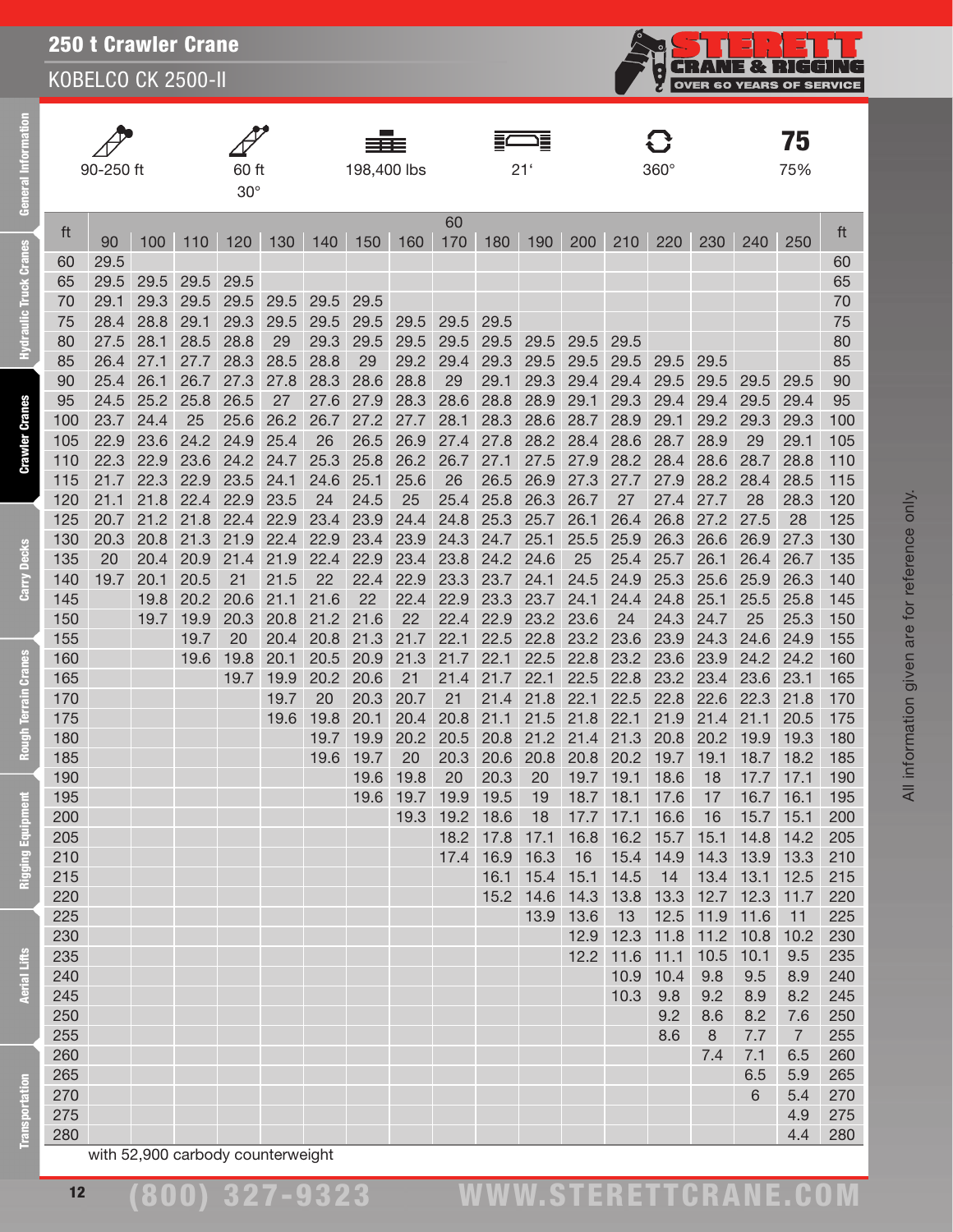**CRANE & RIGGING**<br>OVER 60 YEARS OF SERVICE ĝ

KOBELCO CK 2500-II

|            |            |              |              |                     |              |              | ≡≡≡          |              |              |                                                   | Ξ            |                |              |                |              |                        | 75                    |            |
|------------|------------|--------------|--------------|---------------------|--------------|--------------|--------------|--------------|--------------|---------------------------------------------------|--------------|----------------|--------------|----------------|--------------|------------------------|-----------------------|------------|
|            | 90-250 ft  |              |              | 80 ft<br>$30^\circ$ |              |              | 198,400 lbs  |              |              |                                                   | 21'          |                |              | $360^\circ$    |              |                        | 75%                   |            |
| ft         | 90         | 100          | 110          | 120                 | 130          | 140          | 150          | 160          | 80<br>170    | 180                                               | 190          | 200            | 210          | 220            | 230          | 240                    | 250                   | ft         |
| 75         | 17.7       | 17.8         |              |                     |              |              |              |              |              |                                                   |              |                |              |                |              |                        |                       | 75         |
| 80         | 17.2       | 17.4         | 17.5         | 17.7                | 17.8         |              |              |              |              |                                                   |              |                |              |                |              |                        |                       | 80         |
| 85         | 16.8       | 17           | 17.1         | 17.3                | 17.4         | 17.5         | 17.7         | 17.8         |              |                                                   |              |                |              |                |              |                        |                       | 85         |
| 90<br>95   | 16.4<br>16 | 16.6<br>16.2 | 16.8<br>16.4 | 16.9<br>16.6        | 17.1<br>16.7 | 17.2<br>16.9 | 17.3<br>17   | 17.4<br>17.1 | 17.6<br>17.2 | 17.7<br>17.4                                      | 17.8<br>17.5 | 17.5           | 17.6         | 17.7           |              |                        |                       | 90<br>95   |
| 100        | 15.6       | 15.9         | 16.1         | 16.2                | 16.4         | 16.6         | 16.7         | 16.8         | 17           | 17.1                                              | 17.2         | 17.3           | 17.4         | 17.4           | 17.5         | 17.6                   | 17.7                  | 100        |
| 105        | 15.3       | 15.5         | 15.7         | 15.9                | 16.1         | 16.3         | 16.4         | 16.5         | 16.7         | 16.8                                              | 16.9         | 17             | 17.1         | 17.2           | 17.3         | 17.4                   | 17.4                  | 105        |
| 110        | 15         | 15.2         | 15.4         | 15.6                | 15.8         | 16           | 16.1         | 16.3         | 16.4         | 16.5                                              | 16.6         | 16.8           | 16.9         | 17             | 17           | 17.1                   | 17.2                  | 110        |
| 115        | 14.7       | 14.9         | 15.2         | 15.4                | 15.5         | 15.7         | 15.9         | 16           | 16.1         | 16.3                                              | 16.4         | 16.5           | 16.6         | 16.7           | 16.8         | 16.9                   | 17                    | 115        |
| 120        | 14.5       | 14.7         | 14.9         | 15.1                | 15.3         | 15.5         | 15.6         | 15.8         | 15.9         | 16                                                | 16.2         | 16.3           | 16.4         | 16.5           | 16.6         | 16.7                   | 16.8                  | 120        |
| 125        | 14.2       | 14.4         | 14.6         | 14.8                | 15           | 15.2         | 15.4         | 15.5         | 15.7         | 15.8                                              | 15.9         | 16.1           | 16.2         | 16.3           | 16.4         | 16.5                   | 16.6                  | 125        |
| 130        | 14         | 14.2         | 14.4         | 14.6                | 14.8         | 15           | 15.1         | 15.3         | 15.4         | 15.6                                              | 15.7         | 15.8           | 16           | 16.1           | 16.2         | 16.3                   | 16.4                  | 130        |
| 135        | 13.8       | 14           | 14.2         | 14.4                | 14.6         | 14.8         | 14.9         | 15.1         | 15.2         | 15.4                                              | 15.5         | 15.6           | 15.8         | 15.9           | 16           | 16.1                   | 16.2                  | 135        |
| 140        | 13.6       | 13.8         | 14           | 14.2                | 14.4         | 14.6         | 14.7         | 14.9         | 15           | 15.2                                              | 15.3         | 15.4           | 15.6         | 15.7           | 15.8         | 15.9                   | 16                    | 140        |
| 145        | 13.5       | 13.7         | 13.8         | 14                  | 14.2         | 14.4         | 14.5         | 14.7         | 14.8         | 15                                                | 15.1         | 15.3           | 15.4         | 15.5           | 15.6         | 15.7                   | 15.8                  | 145        |
| 150        | 13.4       | 13.5         | 13.7         | 13.9                | 14           | 14.2         | 14.4         | 14.5         | 14.7         | 14.8                                              | 14.9         | 15.1           | 15.2         | 15.3           | 15.4         | 15.5                   | 15.6                  | 150        |
| 155        | 13.3       | 13.4         | 13.6         | 13.7                | 13.9         | 14           | 14.2         | 14.3         | 14.5         | 14.6                                              | 14.8         | 14.9           | 15           | 15.1           | 15.3         | 15.4                   | 15.5                  | 155        |
| 160        | 13.3       | 13.4         | 13.5         | 13.6                | 13.7         | 13.9         | 14           | 14.2         | 14.3         | 14.5                                              | 14.6         | 14.7           | 14.9         | 15             | 15.1         | 15.2                   | 15.3                  | 160        |
| 165        |            | 13.3         | 13.4         | 13.5                | 13.6         | 13.7         | 13.9         | 14           | 14.2         | 14.3                                              | 14.5         | 14.6           | 14.7         | 14.8           | 14.9         | 15                     | 15.1                  | 165        |
| 170        |            | 13.3         | 13.3         | 13.4                | 13.5         | 13.6         | 13.8         | 13.9         | 14           | 14.2                                              | 14.3         | 14.4           | 14.6         | 14.7           | 14.8         | 14.9                   | 15                    | 170        |
| 175        |            |              | 13.3         | 13.3                | 13.4         | 13.5         | 13.6         | 13.8         | 13.9         | 14                                                | 14.2         | 14.3           | 14.4         | 14.5           | 14.6         | 14.8                   | 14.9                  | 175        |
| 180<br>185 |            |              | 13.3         | 13.3<br>13.3        | 13.3<br>13.3 | 13.4<br>13.4 | 13.5<br>13.4 | 13.7<br>13.6 | 13.8<br>13.7 | 13.9<br>13.8                                      | 14<br>13.9   | 14.2<br>14     | 14.3<br>14.1 | 14.4<br>14.3   | 14.5<br>14.4 | 14.6<br>14.5           | 14.7<br>14.6          | 180<br>185 |
| 190        |            |              |              |                     | 13.3         | 13.3         | 13.4         | 13.5         | 13.6         | 13.7                                              | 13.8         | 13.9           | 14           | 14.1           | 14.2         | 14.4                   | 14.5                  | 190        |
| 195        |            |              |              |                     | 13.3         | 13.3         | 13.3         | 13.4         | 13.5         | 13.6                                              | 13.7         | 13.8           | 13.9         | 14             | 14.1         | 14.2                   | 14.3                  | 195        |
| 200        |            |              |              |                     |              | 13.3         | 13.3         | 13.3         | 13.4         | 13.5                                              | 13.6         | 13.7           | 13.8         | 13.9           | 14           | 14.1                   | 14.2                  | 200        |
| 205        |            |              |              |                     |              | 13.3         | 13.3         | 13.3         | 13.3         | 13.4                                              | 13.5         | 13.6           | 13.7         | 13.8           | 13.9         | 14                     | 14.1                  | 205        |
| 210        |            |              |              |                     |              |              | 13.3         | 13.3         | 13.2         | 13.3                                              | 13.4         | 13.5           | 13.6         | 13.7           | 13.8         | 13.9                   | 14                    | 210        |
| 215        |            |              |              |                     |              |              | 13.3         | 13.3         |              | 13.2 13.3 13.4 13.4 13.5 13.6 13.7 13.8 13.5      |              |                |              |                |              |                        |                       | 215        |
| 220        |            |              |              |                     |              |              |              |              |              | 13.3 13.2 13.3 13.3 13.4 13.5 13.5 13.5 13.4 12.9 |              |                |              |                |              |                        |                       | 220        |
| 225        |            |              |              |                     |              |              |              |              |              | 13.2 13.2 13.3 13.3 13.4 13.3 13.1                |              |                |              |                |              | 12.7                   | 12.1                  | 225        |
| 230        |            |              |              |                     |              |              |              |              | 13.2         |                                                   |              | 13.2 13.2 13.3 |              | 13.3 12.9 12.3 |              | 12                     | 11.4                  | 230        |
| 235        |            |              |              |                     |              |              |              |              |              |                                                   | 13.2 13.2    | 13             | 12.6         |                | 12.2 11.6    | 11.3                   | 10.7                  | 235        |
| 240        |            |              |              |                     |              |              |              |              |              | 13.2                                              | 12.8         | 12.4           | 12           |                | 11.5 10.9    | 10.6                   | 10                    | 240        |
| 245        |            |              |              |                     |              |              |              |              |              |                                                   | 12.2         | 11.8           | 11.3         | 10.8           | 10.3         | 9.9                    | 9.4                   | 245        |
| 250        |            |              |              |                     |              |              |              |              |              |                                                   |              | 11.1           | 10.7         | 10.2           | 9.6          | 9.3                    | 8.7                   | 250        |
| 255        |            |              |              |                     |              |              |              |              |              |                                                   |              | 10.6           | 10.1         | 9.6            | 9            | 8.7                    | 8.1                   | 255        |
| 260        |            |              |              |                     |              |              |              |              |              |                                                   |              |                | 9.5          | 9              | 8.5          | 8.1                    | 7.6                   | 260        |
| 265        |            |              |              |                     |              |              |              |              |              |                                                   |              |                | 9            | 8.5            | 7.9          | 7.6<br>$7\overline{ }$ | $\overline{7}$        | 265        |
| 270<br>275 |            |              |              |                     |              |              |              |              |              |                                                   |              |                |              | 7.9<br>7.4     | 7.4<br>6.8   | 6.5                    | 6.5<br>$6\phantom{1}$ | 270<br>275 |
| 280        |            |              |              |                     |              |              |              |              |              |                                                   |              |                |              |                | 6.3          | $6\,$                  | 5.5                   | 280        |
| 285        |            |              |              |                     |              |              |              |              |              |                                                   |              |                |              |                |              | 5.5                    | 5                     | 285        |
| 290        |            |              |              |                     |              |              |              |              |              |                                                   |              |                |              |                |              | 5.1                    | 4.5                   | 290        |
| 295        |            |              |              |                     |              |              |              |              |              |                                                   |              |                |              |                |              |                        | $\overline{4}$        | 295        |
| 300        |            |              |              |                     |              |              |              |              |              |                                                   |              |                |              |                |              |                        | 3.6                   | 300        |

02/2015

(800) 327-9323

Transportation Aerial Lifts Rigging Equipment Rough Terrain Cranes Carry Decks Crawler Cranes Hydraulic Truck Cranes General Information

**Rough Terrain Cranes** 

Rigging Equipment

**Aerial Lifts** 

**Transportation** 

Carry Decks

**General Information** 

**Hydraulic Truck Cranes**